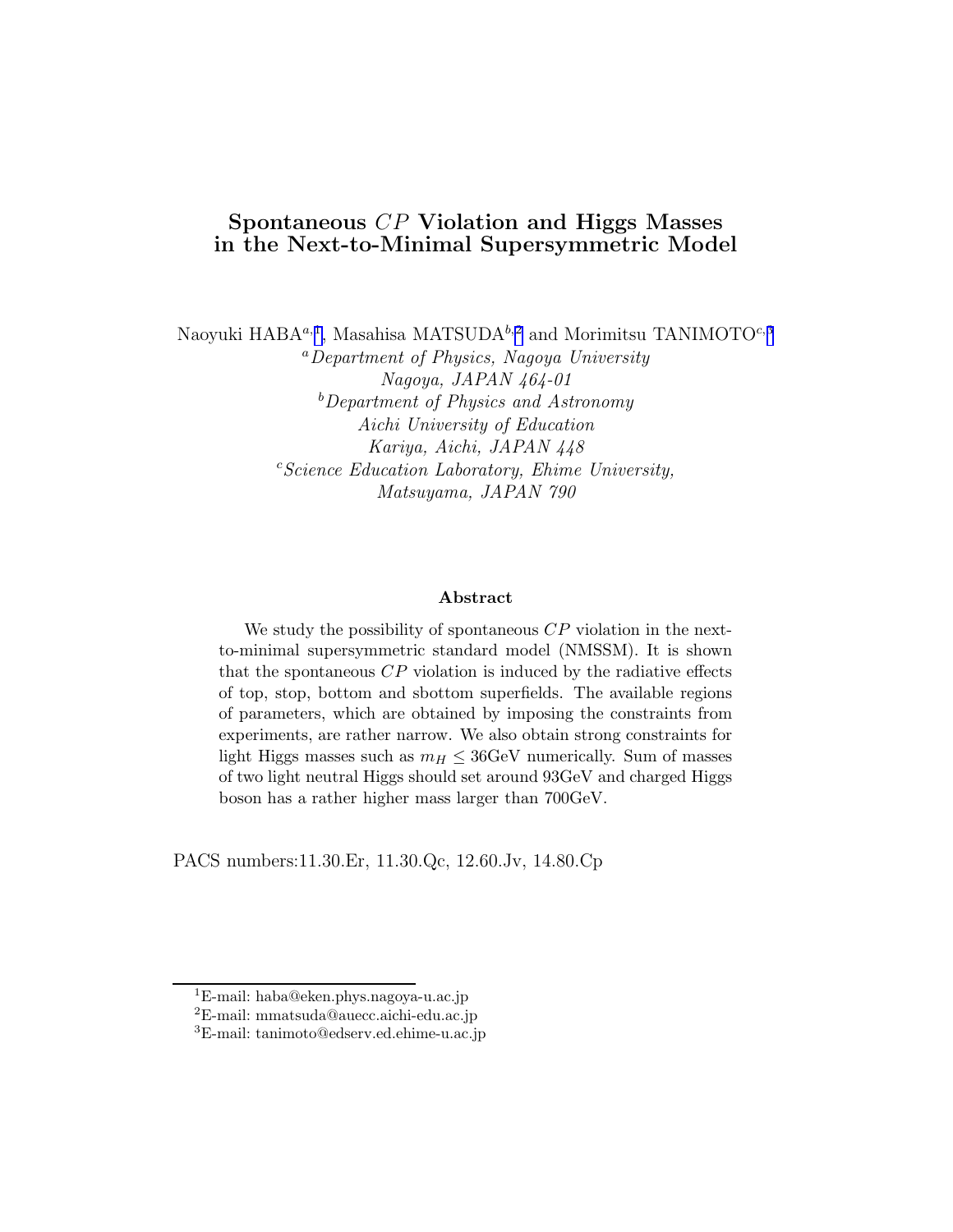### 1 Introduction

The physics of CP violation has attracted much attention in the light that the B-factory will go on line in the near future at KEK and SLAC. The central subject of the B-factory is the test of the standard model(SM), in which the origin of  $\overline{CP}$  violation is reduced to the phase in the Kobayashi-Maskawa matrix[[1\]](#page-16-0). However, there has been a general interest in considering other approaches to CP violation since many alternate sources exist. The attractive extension of the standard Higgs sector is the two Higgs doublet model(THDM)[[2\]](#page-16-0), yielding both charged and neutral Higgs bosons as physical states. The THDM with the soft breaking term of the discrete symmetrydemonstrates explicit or spontaneous  $\mathbb{CP}$  violation [[3\]\[4\]\[5](#page-16-0)]. On the other hand, the recent measurements of gauge couplings at  $M_Z$  scale suggest the minimal supersymmetric extension of the standard model(MSSM) is a good candidate beyond the standard model in the standpoint of the gauge unification[\[6](#page-16-0)].

It is well known that CP symmetry could be violated explicitly or spontaneously in the THDM without supersymmetry[\[7](#page-16-0)]. Though the MSSM contains two Higgs doublets  $H_1^T = (H_1^0, H_1^-)$  and  $H_2^T = (H_2^+, H_2^0)$ , which give masses to down-quarks and up-quarks, respectively, there is no degree of freedom for CP violation at tree level Higgs potential. Spontaneous symmetry breaking of  $SU(2)_L$  by taking non-zero real vacuum expectation values(VEV) gives rise to two CP-even neutral Higgs scalars, a CP-odd neutral pseudoscalar boson, and two charged Higgs bosons. One of two CP-even bosons is the lightest of all Higgs bosons in the MSSM and its tree level mass is less than that of  $Z<sup>0</sup>$ . However, large radiative corrections proportional to  $(g^2m_t^4/M_W^2)$  increase the lightest mass of the neutral Higgs bosons of the MSSM than  $M_Z[8]$  $M_Z[8]$ . Within a framework of the MSSM it is also possible to violate CP symmetry spontaneously by radiative effects of heavy quarks with relatively non-zero complex VEVs for  $H_1^0$  and  $H_2^0[9]$  $H_2^0[9]$  $H_2^0[9]$ . Phenomenologically this model requires the lightest mass of the neutral Higgs boson to be a few GeV as a result of Geogi-Pais theorem[[10](#page-16-0)]. So this interesting scenario to violate CP symmetry spontaneously in the MSSM is unfortunately inconsistent with the experiment which suggests that the lightest pseudoscalar Higgs mass is larger than  $22 \text{GeV}$ [\[11\]](#page-16-0). To avoid this difficulty, the simple extension of the MSSM has been considered to obtain explicit  $[12]$  $[12]$  $[12]$  or spontaneous  $[13]$  $[13]$ CP violation in the Higgs sector. The extension is that a singlet superfield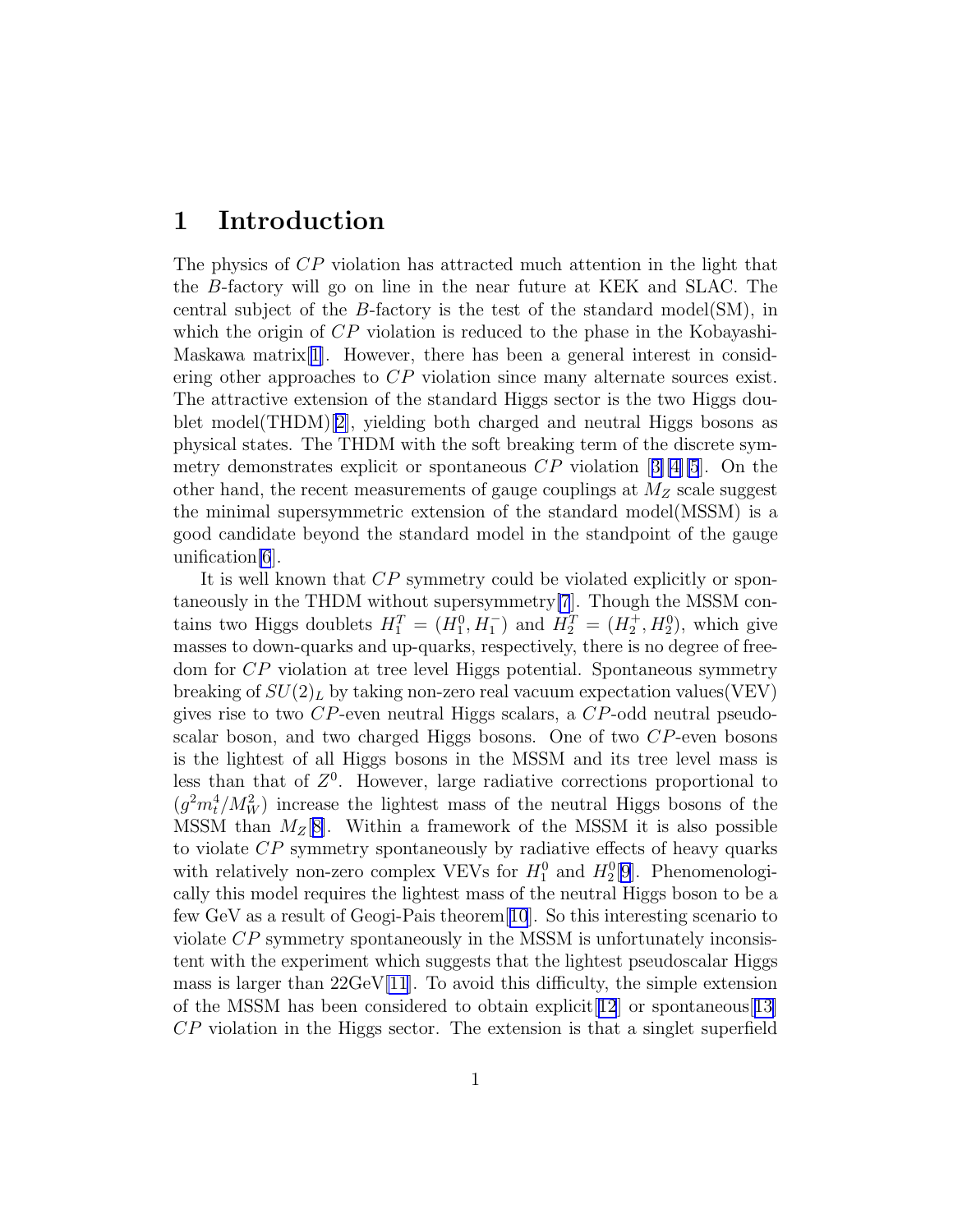under  $G_{st} = SU(3)_C \times SU(2)_L \times U(1)_Y$  is added to the MSSM. This model is usually called as next-to-minimal supersymmetric standard model(NMSSM) [[14](#page-17-0)][[15\]](#page-17-0).

The NMSSM is introduced to solve so called  $\mu$ -problem. The superpotential needs the term like  $\mu H_1 H_2$  to give the non-zero VEVs for both Higgs doublets in the MSSM, where  $\mu$  should be  $O(M_W)$ . However, the MSSM does not explain why  $\mu$  should be so small. In the NMSSM we can introduce  $\lambda NH_1H_2$ -term in the superpotential, where N is a singlet superfield under  $G_{st}$  and  $\lambda$  is Higgs coupling with  $O(\lambda) \simeq 1$ . If N develops a non-zero VEV  $\langle N \rangle \equiv x$ , the  $\mu$ -term is generated as  $\mu = \lambda x \simeq O(M_W)$ . Such a singlet field appears in grand unified supersymmetric models[\[16](#page-17-0)] and in massless sectors of superstring models [\[17\]](#page-17-0) as well as in superstring models based on  $E_6[18]$  $E_6[18]$  and  $SU(5) \times U(1)$  gauge groups[\[19](#page-17-0)]. The minimal extension of the MSSM with an additional singlet superfield is an attractive alternative and these models are analyzed by many authors with no spontaneous  $CP$  violation[\[20\]\[21](#page-17-0)].

In the NMSSM, candidates to have non-zero VEVs are  $H_1^0, H_2^0$  and N and it is likely to develop relatively complex VEVs to violate CP symmetry spontaneously. Furthermore, in order to obtain relatively large mass of neutral Higgs, x should be rather large compared to  $v = \sqrt{v_1^2 + v_2^2} = 174 \text{GeV}$ , where  $v_1$  and  $v_2$  are the VEVs of  $H_1^0$  and  $H_2^0$ , respectively.

Recently Babu and Barr have shown that there exists the solution to lift the lightest mass of Higgs boson to the consistent region with the present experimental lower bound of its mass[[13](#page-16-0)]. In this analysis they pointed out that the spontaneous CP violation occurred by the radiative effect of stop and top loop in the NMSSM for the parameter  $\tan \beta = v_2/v_1 \simeq 1$ . However, they used the simplified squark mass matrix as  $m_{\tilde{t}_L} = m_{\tilde{t}_R}$  and neglected the sbottom and bottom contributions for one-loop correction. Furthermore there is one problem that the charged Higgs mass would be around 100GeV, which might be excluded in the minimal supergravity model[\[23](#page-18-0)] with the experiment  $b \rightarrow s + \gamma$  [\[22](#page-17-0)]. The charged Higgs mass should be larger than 160GeV in this model for small  $\tan \beta$ , while it's limit is 250GeV in the THDM[[24\]](#page-18-0).

In this paper we introduce the full radiative corrections from top, stop, bottom and sbottom contribution in the NMSSM which derive the different results from Ref.[[13\]](#page-16-0). We also determine the available parameter regions in the NMSSM with spontaneous CP-violation by imposing precise experimental constraints for the lower limit of neutral Higgs mass  $\lim_{\Delta} Z \to h_1 + h_2$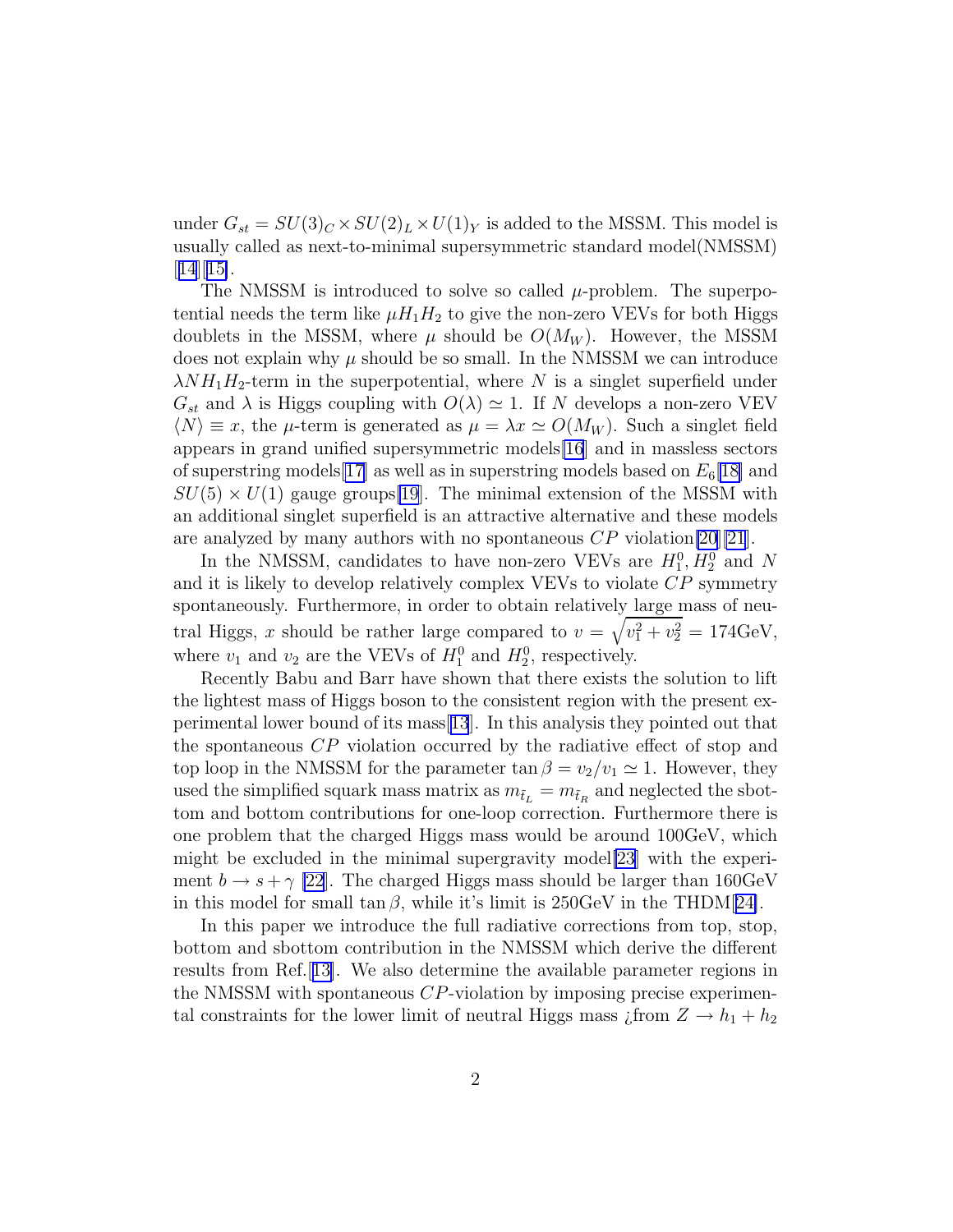<span id="page-3-0"></span>and  $Z \rightarrow h_1 + l^+l^-$  decay processes. In particular, it is found that the lightest Higgs boson, whose main component is pseudoscalar, has a mass with about 36GeV maximally and the sum of the masses of two lightest Higgs particles is around 93GeV. So these particles are expected to be observed at LEP2 in the near future if the origin of the CP violation in the Higgs sector is reduced to the NMSSM with nontrivial phases of VEVs of two Higgs scalars( $H_1^0, H_2^0$ ) and a singlet scalar(N). The mass of charged Higgs is larger than  $700 \text{GeV}$ , which is consistent with the present experimental lower limit for the charged Higgs mass.

Section 2 is devoted to the formulation of the NMSSM. In section 3, we discuss the framework of the experimental constraints and the spontaneous CP-violation scenario in the NMSSM. Section 4 gives parameters of the NMSSM and the masses of neutral and charged Higgs bosons by using the experimental constraints obtained in section 3. In section 5 we gives summary and discussions.

# 2 Higgs Potential in the NMSSM and Higgs Masses

We study the spontaneous  $\mathbb{CP}$  violation and the Higgs boson masses with radiative corrections of top, stop, bottom and sbottom fields in the NMSSM. Here the radiative effects of top superfield is essential and bottom superfield are significant especially in the case of large  $\tan \beta$ , so that the relevant terms in the superpotential is

$$
W = h_t Q H_2 T^c + h_b Q H_1 B^c + \lambda N H_1 H_2 + \frac{k}{3} N^3,
$$
\n(1)

where

$$
H_1 = \left(\begin{array}{c} H_1^0 \\ H_1^- \end{array}\right), \qquad H_2 = \left(\begin{array}{c} H_2^+ \\ H_2^0 \end{array}\right). \tag{2}
$$

.

with

$$
H_1 H_2 = H_1^0 H_2^0 - H_1^- H_2^+
$$

The cubic term in  $N$  is introduced to avoid a Peccei-Quinn symmetry which would require the existence of a light pseudo-Goldstone boson when the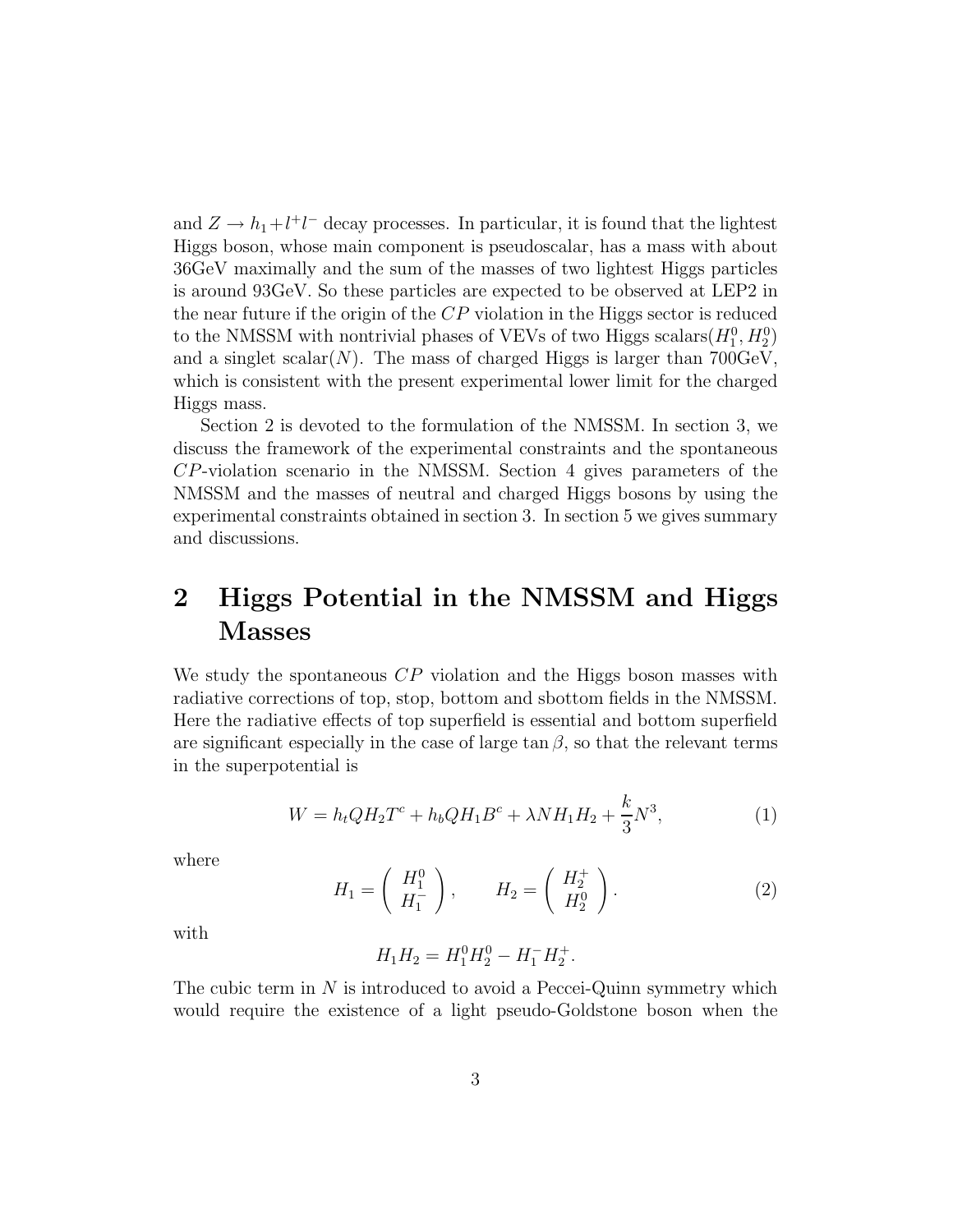<span id="page-4-0"></span>symmetry is broken by non-zero VEVs of Higgs fields. The superpotential W is scale invariant and  $Z_3$  invariant which might interpret the weak scale baryogenesis[\[25](#page-18-0)].

Let us start with discussing the scalar potential for the fields  $H_1$ ,  $H_2$  and N, which is given by  $V = V_{\text{tree}} + V_{1-\text{loop}}$  as

$$
V_{\text{tree}} = V_F + V_D + V_{\text{soft}} \,, \tag{3}
$$

where

$$
V_F = |\lambda|^2 [|H_1 H_2|^2 + |N|^2 (|H_1|^2 + |H_2|^2)] + |k|^2 |N|^4 + (\lambda k^* H_1 H_2 N^{*2} + \text{h.c.}),
$$
  
\n
$$
V_D = \frac{g_1^2 + g_2^2}{8} (|H_1|^2 - |H_2|^2)^2 + \frac{g_2^2}{2} (|H_1|^2 |H_2|^2 - |H_1 H_2|^2)
$$
  
\n
$$
V_{\text{soft}} = m_{H_1}^2 |H_1|^2 + m_{H_2}^2 |H_2|^2 + m_N^2 |N|^2
$$
  
\n
$$
+ (\lambda A_\lambda H_1 H_2 N + \text{h.c.}) + (\frac{k A_k}{3} N^3 + \text{h.c.}).
$$
\n(4)

Hereafter we discuss the possibility of spontaneous  $\mathbb{CP}$  violation in the Higgs sector, so that we take the parameters  $h_t, h_b, \lambda, k, A_\lambda, A_k$  to be all real[\[26](#page-18-0)]. It is well known that the radiative corrections are important to analyze Higgs spectra and also these corrections are essential to study spotaneous  $\mathbb{CP}$  violation in the MSSM[[9](#page-16-0)] and the NMSSM[[13](#page-16-0)]. So the radiative corrections to the scalar potential at one-loop level are given by [\[27](#page-18-0)]

$$
V_{1-\text{loop}} = \frac{1}{64\pi^2} \text{Str } M^4(\ln \frac{M^2}{Q^2}),\tag{5}
$$

where Str denotes the supertrace defined as

$$
Str g(m2) = \Sigma (-1)^{2J} (2J+1)g(m2).
$$
 (6)

Here  $m<sup>2</sup>$  denotes the mass eigenvalues of a particle of spin  $J$  and in the case of squarks  $M^2$  means  $4 \times 4 \tilde{t}_L, \tilde{t}_R^c, \tilde{b}_L, \tilde{b}_R^c$  mass squared matrices, which can be written as  $\sim$ 

$$
M_{\tilde{t},\tilde{b}}^2 = \begin{pmatrix} \tilde{t}_L & \tilde{t}_R^c & \tilde{b}_L & \tilde{b}_R^c \\ m_{11}^2 & m_{12}^2 & m_{13}^2 & m_{14}^2 \\ m_{12}^* & m_{22}^2 & m_{23}^2 & m_{24}^2 \\ m_{13}^* & m_{23}^* & m_{33}^2 & m_{34}^2 \\ m_{14}^* & m_{24}^* & m_{34}^* & m_{44}^2 \end{pmatrix},
$$
(7)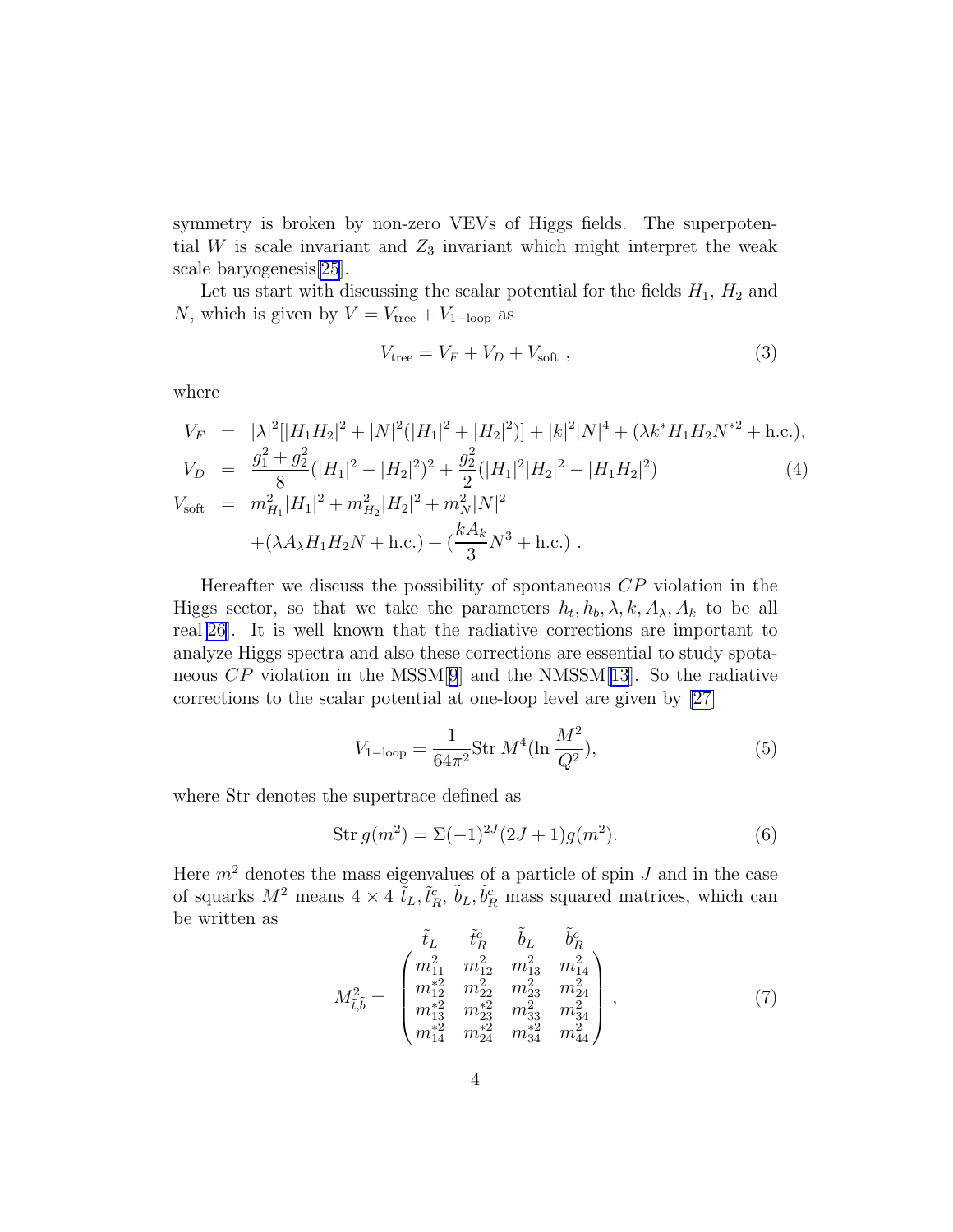where

$$
m_{11}^{2} = m_{Q}^{2} + h_{t}^{2}|H_{2}^{0}|^{2} + h_{b}^{2}|H_{1}^{-}|^{2} - \frac{g_{1}^{2}}{12}(|H_{1}^{0}|^{2} + |H_{1}^{-}|^{2} - |H_{2}^{0}|^{2} - |H_{2}^{+}|^{2})
$$
  
+ 
$$
\frac{g_{2}^{2}}{4}(|H_{1}^{0}|^{2} - |H_{1}^{-}|^{2} - |H_{2}^{0}|^{2} + |H_{2}^{+}|^{2}),
$$
  

$$
m_{12}^{2} = h_{t}(A_{t}H_{2}^{0*} + \lambda N H_{1}^{0}),
$$
  

$$
m_{13}^{2} = -h_{t}^{2}H_{2}^{0*}H_{2}^{+} - h_{b}^{2}H_{1}^{-*}H_{1}^{0} + \frac{g_{2}^{2}}{2}(H_{2}^{+}H_{2}^{0*} + H_{1}^{-*}H_{1}^{0}),
$$
  

$$
m_{14}^{2} = -h_{b}(\lambda N H_{2}^{+} - A_{b}H_{1}^{-*}),
$$
  

$$
m_{22}^{2} = m_{T}^{2} + h_{t}^{2}(|H_{2}^{0}|^{2} + |H_{2}^{+}|^{2}) + \frac{g_{1}^{2}}{3}(|H_{1}^{0}|^{2} + |H_{1}^{-}|^{2} - |H_{2}^{0}|^{2} - |H_{2}^{+}|^{2}),
$$
  

$$
m_{23}^{2} = h_{t}(\lambda N^{*}H_{1}^{-*} - A_{t}H_{2}^{+}),
$$
  

$$
m_{24}^{2} = h_{t}h_{b}(H_{2}^{0}H_{1}^{-*} + H_{2}^{+}H_{1}^{0*}),
$$
  

$$
m_{33}^{2} = m_{Q}^{2} + h_{b}^{2}|H_{1}^{0}|^{2} + h_{t}^{2}|H_{2}^{+}|^{2} - \frac{g_{1}^{2}}{12}(|H_{1}^{0}|^{2} + |H_{1}^{-}|^{2} - |H_{2}^{0}|^{2} - |H_{2}^{+}|^{2}),
$$
  

$$
+ \frac{g_{2}^{2}}{4}(-|H_{1}^{0}|
$$

The mass parameters  $m_Q, m_T, m_B$  are the soft supersymmetry breaking squark masses. Here the parameters  $A_t$  and  $A_b$  are the soft supersymmetry breaking ones corresponding to the first two terms of the superpotential Eq.[\(1](#page-3-0));

$$
V_{\text{soft}} = A_t h_t (\tilde{t}_L \tilde{t}_R^c H_2^0 - \tilde{b}_L \tilde{t}_R^c H_2^+) + A_b h_b (\tilde{t}_L \tilde{b}_R^c H_1^- - \tilde{b}_L \tilde{b}_R^c H_1^0) + \text{h.c.} \tag{8}
$$

We also take  $A_t$  and  $A_b$  to be real in the present spontaneous  $\mathbb{CP}$  violation scenario.

In order to realize spontaneous  $\mathbb{CP}$  violation in the Higgs sector, it is necessary to have nonzero complex VEVs for  $H_1^0, H_2^0$  and N. We define VEVs of Higgs fields as

$$
\langle H_1^0 \rangle = v_1 e^{i\theta}, \quad \langle H_2^0 \rangle = v_2, \quad \langle N \rangle = x e^{i\xi/3}, \langle H_1^- \rangle = 0, \quad \langle H_2^+ \rangle = 0,
$$
\n(9)

where  $v_1, v_2$  and x are all real and positive parameters.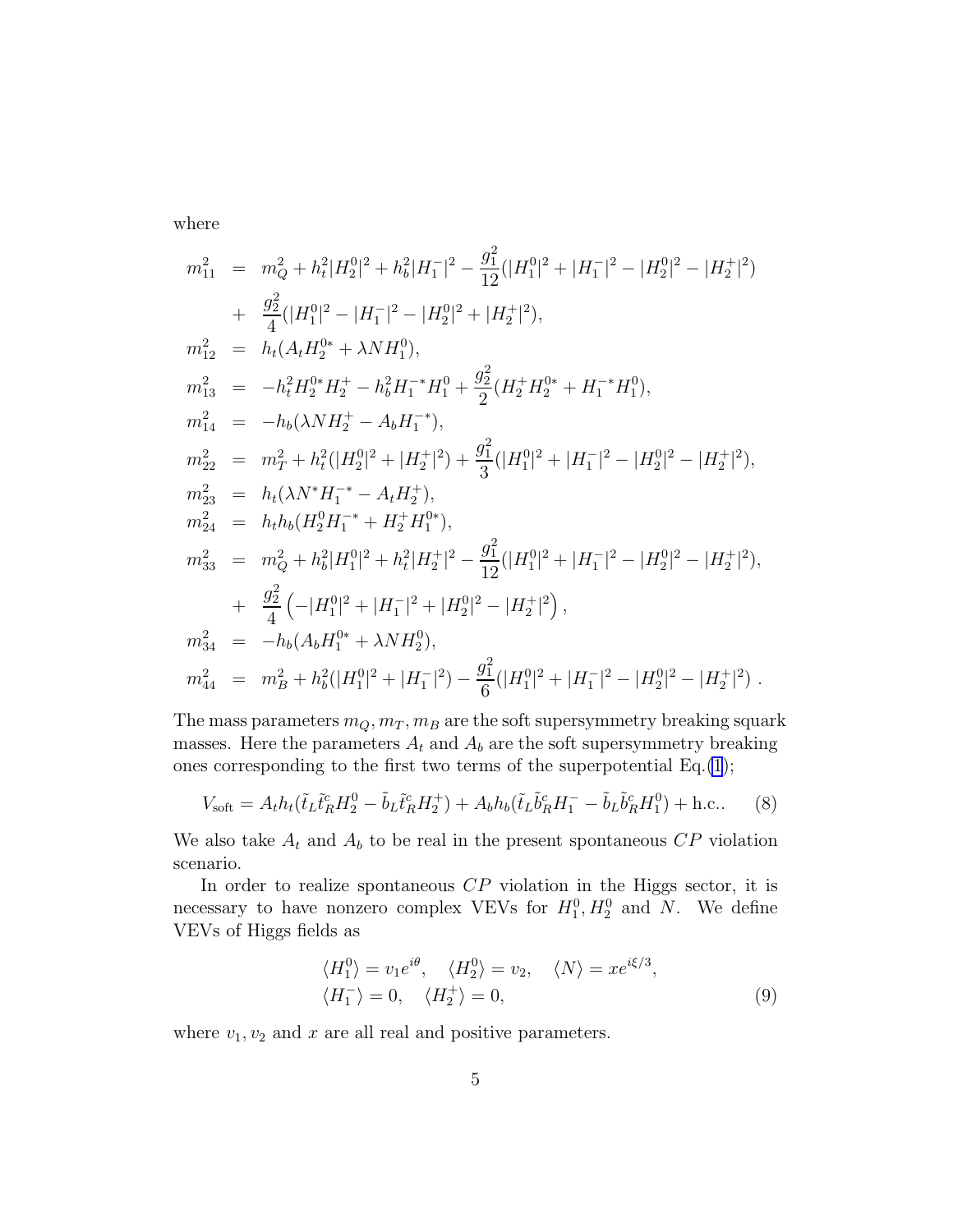<span id="page-6-0"></span>In our scenario, Higgs sector can be parametrized in terms of 11 free parameters: the soft Higgs masses  $m_{H_1}, m_{H_2}, m_N$ ,  $\tan \beta$ , x, phases of VEVs  $\theta, \xi$ , the trilinear couplings in the superpotential  $\lambda$  and  $k$  and the soft scalar masses  $A_{\lambda}$  and  $A_{k}$ . The radiative corrections  $V_{1-loop}$  due to top, stop, bottom and sbottom loops contain the soft top mass  $A_t$  and the soft bottom mass  $A_b$  and the squark mass parameters  $m_Q, m_B$ , and  $m_T$ . Then we have 16 parameters in total. By minimizing the Higgs potential with respect to the three VEVs and two phases, we can eliminate 5 parameters which are  $m_{H_1}, m_{H_2}, m_N, k$  and  $\xi$  by the equations

$$
\frac{\partial}{\partial v_i} V = 0 \quad (i = 1, 2), \qquad \frac{\partial}{\partial x} V = 0,
$$
\n(10)

and

$$
\frac{\partial}{\partial \theta} V = 0, \qquad \frac{\partial}{\partial \xi} V = 0. \tag{11}
$$

Then there remains 11 parameters which determine the masses and couplings of the five neutral and the charged Higgs bosons.

We can expand the neutral Higgs fields around their minimum points as

$$
H_1^0 = v_1 e^{i\theta} + \frac{1}{\sqrt{2}} e^{i\theta} (S_1 + i \sin \beta A) ,
$$
  
\n
$$
H_2^0 = v_2 + \frac{1}{\sqrt{2}} (S_2 + i \cos \beta A) ,
$$
  
\n
$$
N = xe^{i\xi/3} + \frac{1}{\sqrt{2}} e^{i\xi/3} (X + iY) ,
$$
\n(12)

where the five components are described as

$$
S_1 = \sqrt{2}(\cos\theta \text{Re}H_1^0 - \sin\theta \text{Im}H_1^0),
$$
  
\n
$$
S_2 = \sqrt{2}\text{Re}H_2,
$$
  
\n
$$
A = \sqrt{2}\{-\sin\beta(\sin\theta \text{Re}H_1^0 + \cos\theta \text{Im}H_1^0) + \cos\beta \text{Im}H_2\},
$$
  
\n
$$
X = \sqrt{2}(\cos(\xi/3)\text{Re}N + \sin(\xi/3)\text{Im}N),
$$
  
\n
$$
Y = \sqrt{2}(-\sin(\xi/3)\text{Re}N + \cos(\xi/3)\text{Im}N).
$$
\n(13)

If the  $CP$  symmetry is conserved in the Higgs potential of the NMSSM,  $\theta$  and  $\xi$  should set to be zero and the five neutral Higgs bosons are separated into three scalar bosons and two pseudoscalar bosons. The neutral Higgs mass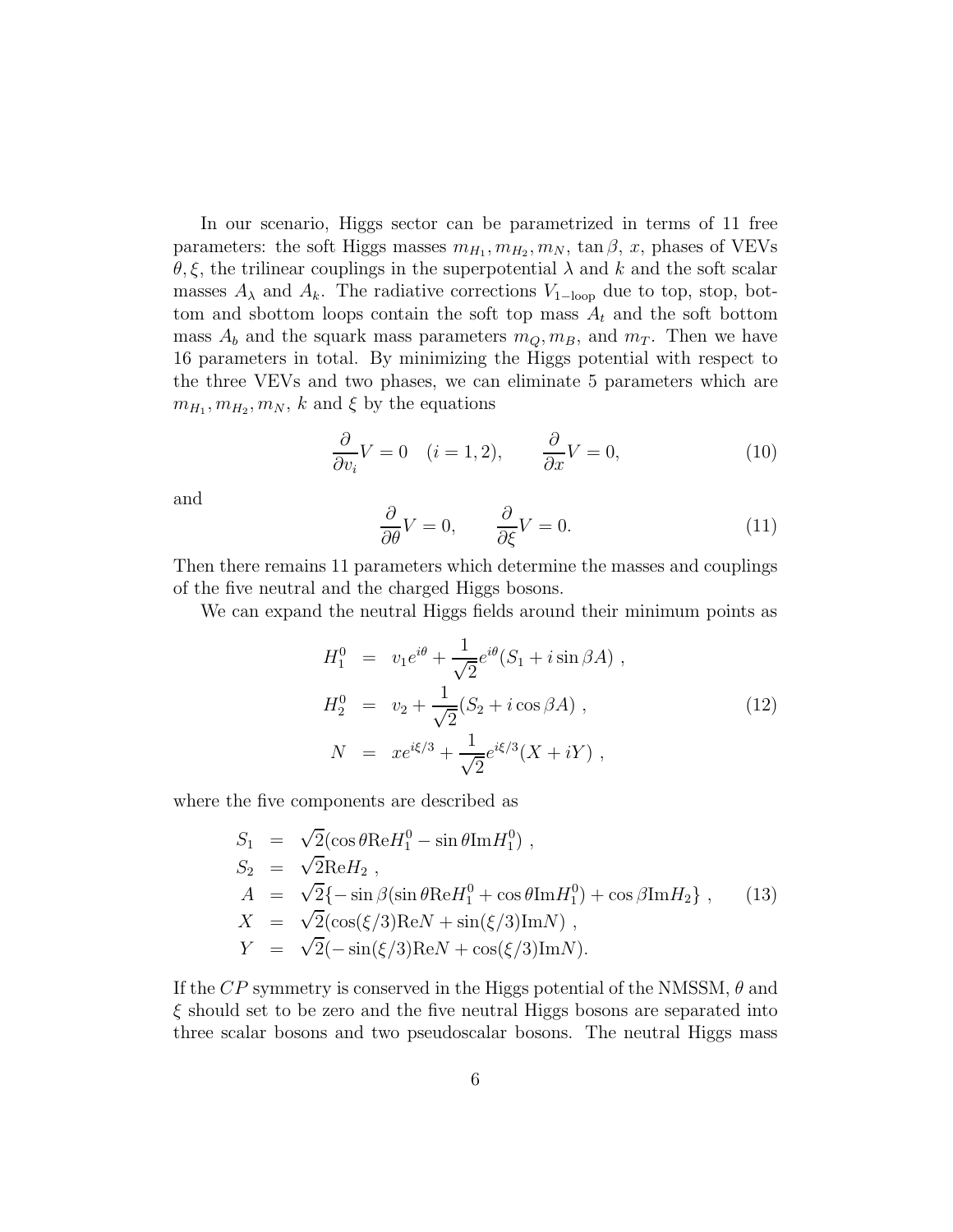matrix in the spontaneous  $\mathbb{CP}$  violation scenario induced by the one-loop effects is given as

$$
M_{H} = \begin{pmatrix} \frac{1}{2} \frac{\partial^{2} V}{\partial S_{1}^{2}} & \frac{\partial^{2} V}{\partial S_{1} \partial S_{2}} & \frac{\partial^{2} V}{\partial S_{1} \partial A} & \frac{\partial^{2} V}{\partial S_{1} \partial X} & \frac{\partial^{2} V}{\partial S_{1} \partial Y} \\ \frac{\partial^{2} V}{\partial S_{1} \partial S_{2}} & \frac{1}{2} \frac{\partial^{2} V}{\partial S_{2}^{2}} & \frac{\partial^{2} V}{\partial S_{2} \partial A} & \frac{\partial^{2} V}{\partial S_{2} \partial X} & \frac{\partial^{2} V}{\partial S_{2} \partial Y} \\ \frac{\partial^{2} V}{\partial S_{1} \partial A} & \frac{\partial^{2} V}{\partial S_{2} \partial A} & \frac{1}{2} \frac{\partial^{2} V}{\partial A} & \frac{\partial^{2} V}{\partial A \partial X} & \frac{\partial^{2} V}{\partial A \partial Y} \\ \frac{\partial^{2} V}{\partial S_{1} \partial X} & \frac{\partial^{2} V}{\partial S_{2} \partial X} & \frac{\partial^{2} V}{\partial A \partial X} & \frac{1}{2} \frac{\partial^{2} V}{\partial X^{2}} & \frac{\partial^{2} V}{\partial X \partial Y} \\ \frac{\partial^{2} V}{\partial S_{1} \partial Y} & \frac{\partial^{2} V}{\partial S_{2} \partial Y} & \frac{\partial^{2} V}{\partial A \partial Y} & \frac{\partial^{2} V}{\partial X \partial Y} & \frac{1}{2} \frac{\partial^{2} V}{\partial Y^{2}} \end{pmatrix} . \tag{14}
$$

This matrix is diagonalyzed numerically and we obtain the physical Higgs fields  $h_i$  (i = 1 ~ 5). As for the mass of charged Higgs boson in the NMSSM with spontaneous CP violation, Babu and Barr presented the simple formula[\[13](#page-16-0)]

$$
m_{H^{\pm}}^2 = M_W^2 + (3r - 1)\lambda^2 v^2,\tag{15}
$$

where  $r \equiv A_{\lambda}/A_k$ . By using positivity condition of sub-determinants for squared mass matrix of neutral Higgs bosons and the local minimum condition for spontaneous CP-violation, they obtained the constraint

$$
0 \le (3r - 1)\lambda^2 \le \frac{1}{2}\lambda_1(\sqrt{1 + \Delta} - 1),\tag{16}
$$

where  $\lambda_1 \equiv M_Z^2/v^2$  and  $\Delta$  is a parameter given by the radiative effect at the limit of  $m_{\tilde{t}_L}^2 = m_{\tilde{t}_R}^2$  with neglecting the contribution from bottom and sbottom loop. This constraint requires the upper limit of charged Higgs boson mass should be less than 110GeV. However, from the structure of squark mass matrix  $Eq. (7)$  $Eq. (7)$  $Eq. (7)$ , off-diagonal elements, which do not exist in the analysis by Babu and Barr [[13](#page-16-0)], receive the contribution of x. The large x raises the charged Higgs boson mass as shown in section 4 numerically.

# 3 Experimental constrains and the spontaneous CP-violation in the NMSSM

In the previous section we have obtained a  $5 \times 5$  squared Higgs mass matrix  $M_H$  in Eq.(14). By diagonalizing this matrix the five eigenstates of Higgs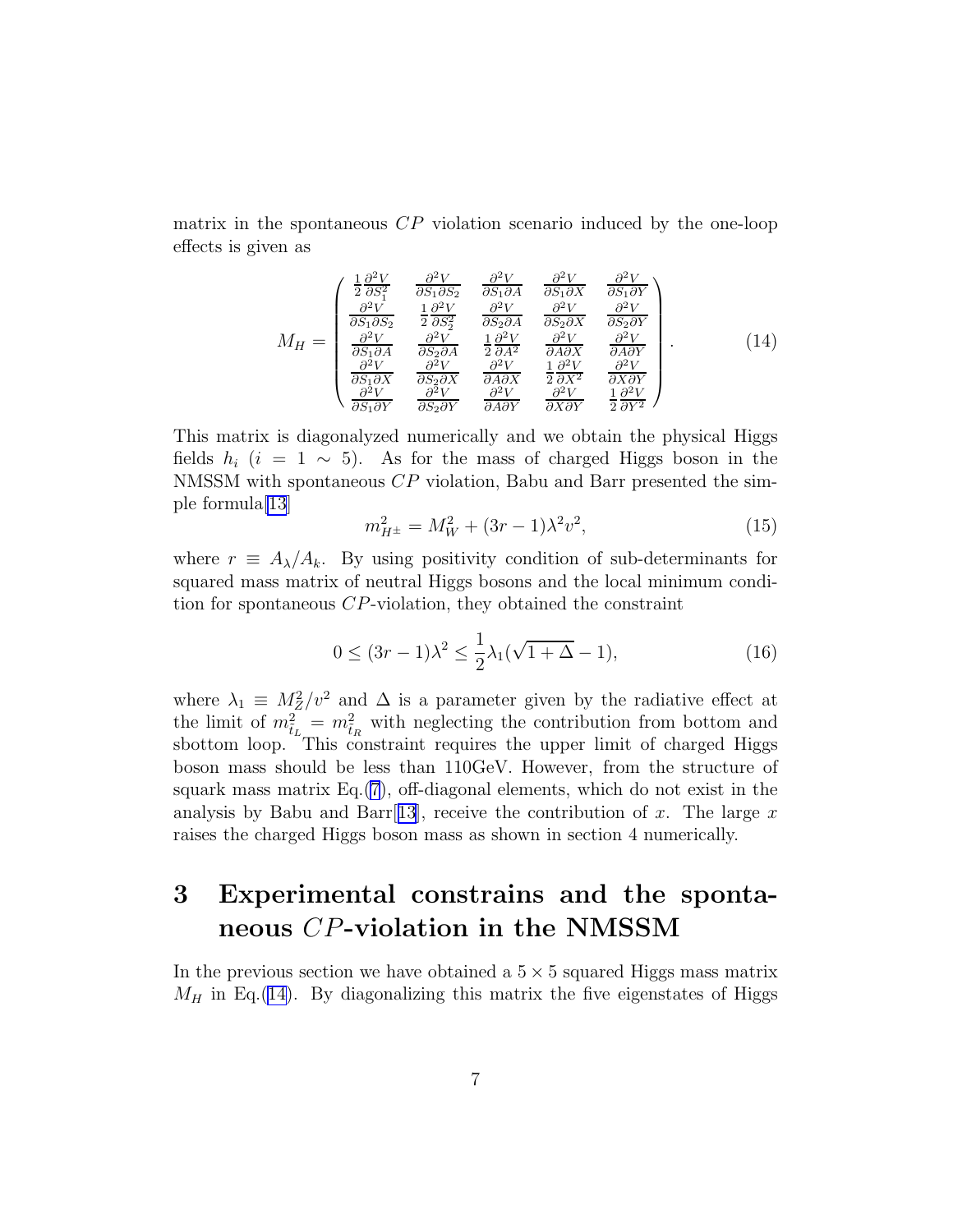<span id="page-8-0"></span>masses are derived and the five mass eigen states are defined as

$$
\begin{pmatrix} h_1 \\ h_2 \\ h_3 \\ h_4 \\ h_5 \end{pmatrix} = O \begin{pmatrix} S_1 \\ S_2 \\ A \\ X \\ Y \end{pmatrix}, \tag{17}
$$

where the line of l.h.s is the order of masses, *i.e.*  $m_{h_i}$  is lighter than  $m_{h_j}$  for  $i < j$ . The orthogonal  $5 \times 5$  matrix is defined as

$$
(O)_{ij} \equiv a_{ij}.\tag{18}
$$

The masses of these eigenstates should be positive. This condition means that the vacuum does not break QED in the charged Higgs sector. The components  $M_{13,23,15,25,45}$  of mass squared matrix  $M_H$  are not zero when the CP symmetry is violated spontaneouly. The magnitudes of these components are proportional to  $\sin \eta$  or  $\sin \xi$ , where angle  $\eta$  is defined as

$$
\eta \equiv \arg(H_1 H_2 N) = \theta + \frac{\xi}{3}.
$$
\n(19)

In Ref. [\[13\]](#page-16-0), Babu and Barr gave the analyses of the spontaneous  $CP$ violation in the NMSSM by using the following experimental constraints;

#### (i) the condition

$$
m_{h_1} + m_{h_2} > M_Z \tag{20}
$$

by the fact that Higgs bosons  $h_1$  and  $h_2$  have not been observed in the decay of  $Z[11]$  $Z[11]$  $Z[11]$  and

(ii) the lower mass limit is

$$
m_{h_1} > (60 \text{GeV}) (\alpha_1 \cos \beta + \alpha_2 \sin \beta)^2, \tag{21}
$$

where  $h_1 \simeq \alpha_1 S_1 + \alpha_2 S_2$  by the experiment that the lightest boson  $h_1$ has not been observed in the decay  $Z \to h_1 + Z^* \to h_1 + l^+l^-$  [[28\]](#page-18-0).

However, we should carefully analyze these conditions in the case of spontaneous CP-violation in the Higgs sector. First we estimate the coupling  $g_{Zh_1h_2}$  and discuss a possibility to be free from the experimental constraint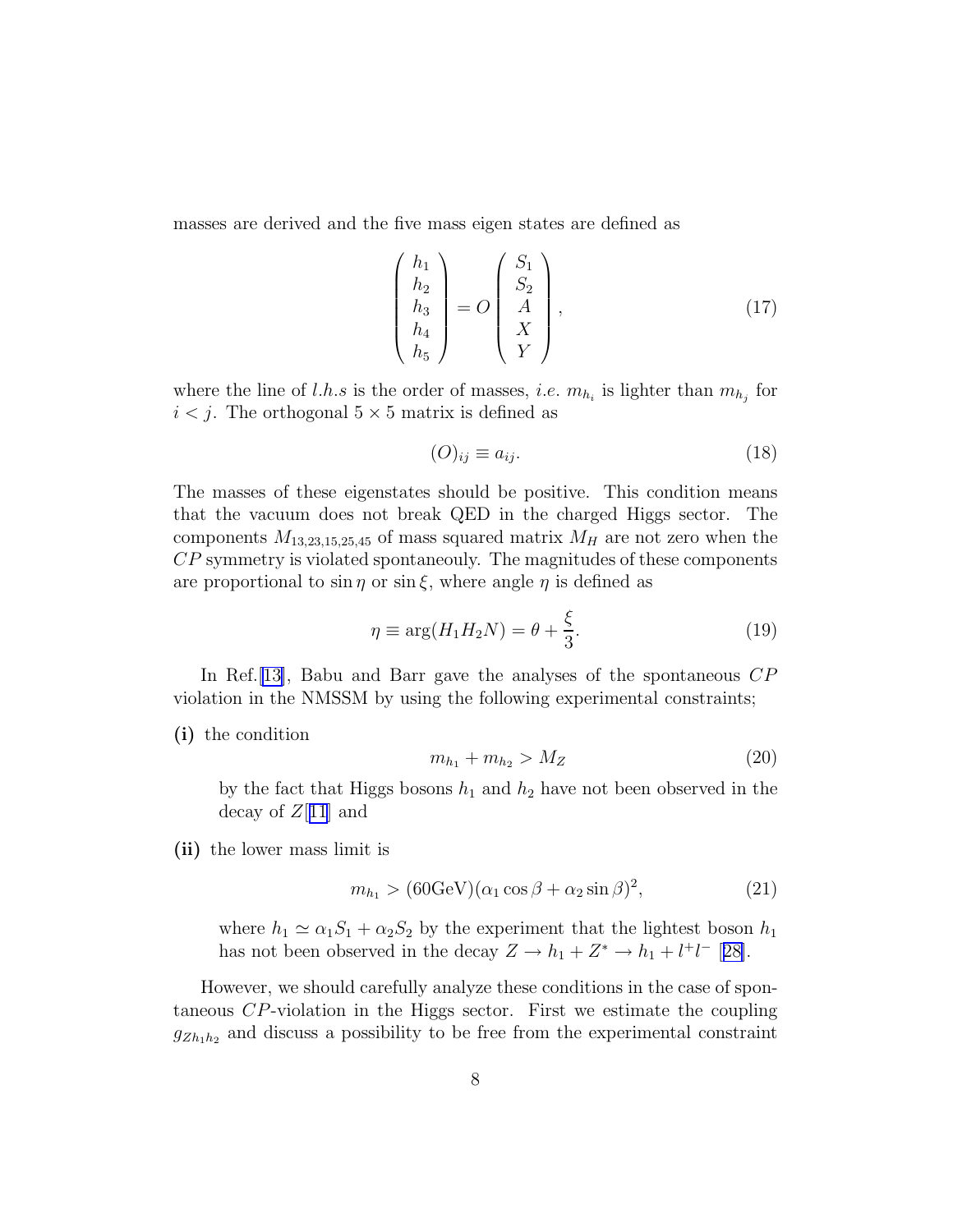<span id="page-9-0"></span>(i) in case of small  $g_{Zh_1h_2}$  coupling even if the sum of two lightest Higgs boson masses is lighter than  $m_Z$ . The effective Hamiltonian for  $Z \to h_1 + h_2$  is

$$
H_{Zh_1h_2} = \frac{g_{Zh_1h_2}}{2\cos\theta_W} Z_\mu (P_{h_1}^\mu - P_{h_2}^\mu),\tag{22}
$$

and

$$
g_{Zh_1h_2} \equiv g_2(\cos\beta(a_{12}a_{23} - a_{22}a_{13}) - \sin\beta(a_{11}a_{23} - a_{21}a_{13})).
$$
 (23)

In the case of  $m_{h_1} + m_{h_2} < M_Z$ , the decay  $Z \to h_1 + h_2$  is physically possible and the decay rate is given as

$$
\Gamma(Z \to h_1 h_2) = \frac{M_Z}{16\pi} g_{Zh_1 h_2}^2 \lambda^{\frac{3}{2}}(1, x_1, x_2), \tag{24}
$$

where the familiar function  $\lambda(x, y, z) \equiv x^2 + y^2 + z^2 - 2xy - 2yz - 2zx$  and  $x_i \equiv m_{h_i}^2/M_Z^2$ . If  $B(Z \to h_1 h_2) < 10^{-7}$  the constraint (i) has no meanings, since we take the experimental limit for rare decays of  $Z$  to be 10<sup>-7</sup>[[11](#page-16-0)]. If the case  $m_{h_1} + m_{h_2} > M_Z$  is realized, we should estimate the cross section for the process  $e^-e^+ \to "Z" \to h_1h_2$ . By using the coupling constant  $g_{Zh_1h_2}$ and the Hamiltonian  $H_{Zh_1h_2}$  we obtain

$$
\sigma(e^{-}e^{+} \to h_{1}h_{2}) = \frac{\alpha g_{Zh_{1}h_{2}}^{2}}{24\sin^{2}\theta_{W}\cos^{2}\theta_{W}} \frac{1}{s} (|C_{L}|^{2} + |C_{R}|^{2}) \frac{\lambda^{\frac{3}{2}}(1, y_{1}, y_{2})}{(1 - y_{Z})^{2} + \frac{y_{Z}\Gamma_{Z}^{2}}{4s}}.
$$
\n(25)

where  $y_i = m_{h_i}^2/s$  and  $y_Z = M_Z^2/s$ .

As for the constraint (ii) we can give the similar argument to the case (i). The coupling constant  $g_{ZZh_1}$  and  $g_{ZZh_2}$  are given as

$$
g_{ZZh_1} \equiv \frac{g_2}{2 \cos \theta_W} M_Z \cos \beta (a_{11} + a_{12} \tan \beta) ,
$$
  
\n
$$
g_{ZZh_2} \equiv \frac{g_2}{2 \cos \theta_W} M_Z \cos \beta (a_{21} + a_{22} \tan \beta) ,
$$
\n(26)

respectively. Then if  $m_{h_1}$  and/or  $m_{h_2}$  are lighter than  $M_Z$ , the decay rate is

$$
\Gamma(Z \to h_i l^+ l^-) = \frac{1}{96\pi^3} \frac{g_{ZZh_i}^2 g_{Zl^+ l^-}^2}{M_Z} (|C_L|^2 + |C_R|^2)
$$

$$
\int_{\rho}^{\frac{1+\rho^2}{2}} \frac{1+\rho^2 - 2x}{(\rho^2 - 2x)^2 + \Gamma_Z^2 / (4M_Z^2)} (x^2 - \rho^2)^{1/2} dx, (27)
$$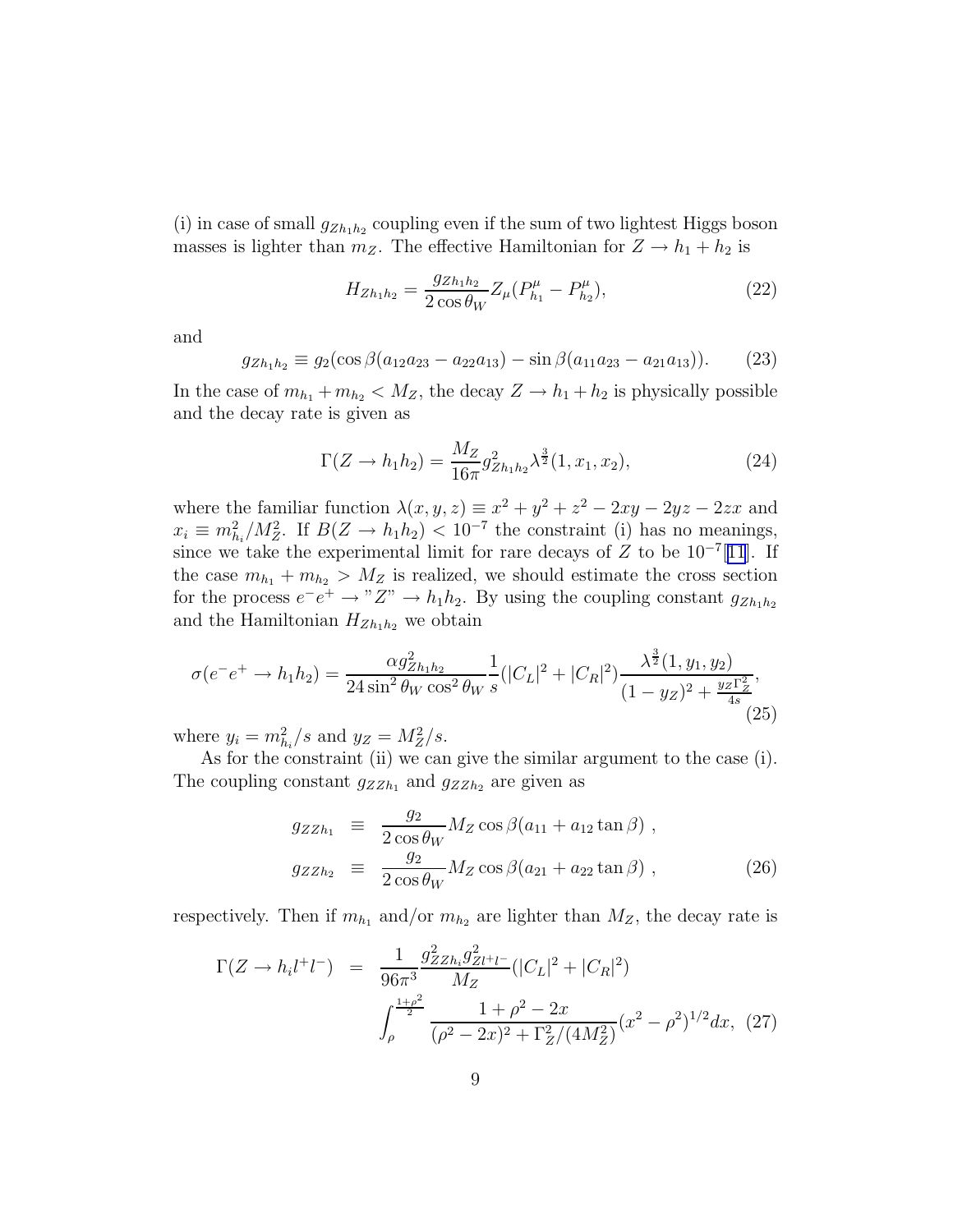<span id="page-10-0"></span>where  $\rho = m_{h_i}/M_Z$ ,  $x = E_{h_i}/M_Z$ ,  $g_{Zl^+l^-} = 2e/\sin 2\theta_W$ ,  $C_L = -\frac{1}{2} + \sin^2 \theta_W$ and  $C_R = \sin^2 \theta_W$ . This decay rate should be lower than the experimental upper bound  $\Gamma^{\text{exp}}$ , which is equivalent to  $B(Z \to hl^+l^-) < 1.3 \times 10^{-7}$  at  $m_h = 60 \text{GeV}$  in the SM[[11](#page-16-0)]:

$$
\Gamma(Z \to h_i l^+ l^-) < \Gamma^{\exp}.\tag{28}
$$

For  $h_1$  and  $h_2$ , we use this constraint instead of Eq.[\(21\)](#page-8-0) in our spontaneous CP violation scenario. It is noted that the constraint of  $Eq.(21)$  $Eq.(21)$  $Eq.(21)$  is weaker than ours because it does not take into account the phase space integral. It is found that our constraint almost rules out solutions given by Babu and Barr<sup>[[13\]](#page-16-0)</sup>. These constraints for the masses  $m_{h_i}$  are discussed numerically in the next section.

Summarizing the above arguments, we use the following experimental constraints in the next section;

- **A** if the sum of lightest Higgs bosons  $m_{h_1}$  and  $m_{h_2}$  is lighter than  $m_Z$ , the branching ratio  $B(Z \to h_1 h_2)$  should be less than  $10^{-7}$  or the sum of  $m_{h_1}$  and  $m_{h_2}$  should be larger than  $m_Z$  and
- **B** for  $h_1$  and  $h_2$ , both of  $B(Z \to h_1 l^+ l^-)$  and  $B(Z \to h_2 l^+ l^-)$  should be smaller than  $1.3 \times 10^{-7}$ . Hereafter we call the former constraint as constraint B1 and the latter as constraint B2.

# 4 Numerical results on the spontaneous CP Violation

In this section we analyze about the parameters  $\tan \beta$ ,  $\lambda$ ,  $\eta$ ,  $A_{\lambda}$ ,  $A_t$  *etc.* in the spontaneous CP-violation scenario numerically. Assuming the perturbation remains valid up to the unification scale the couplings  $\lambda$  and k are restricted by their fixed points as pointed out by Ellis et al. in Ref.[[20\]](#page-17-0) such as

$$
|\lambda| \le 0.87, \quad |k| \le 0.63. \tag{29}
$$

We use these theoretical constraints to restrict the parameters in the followings because the spontaneous  $\mathbb{CP}$  violation gives no change for the renormalization group equation of the real parameters  $\lambda$  and  $k[15]$  $k[15]$  $k[15]$ .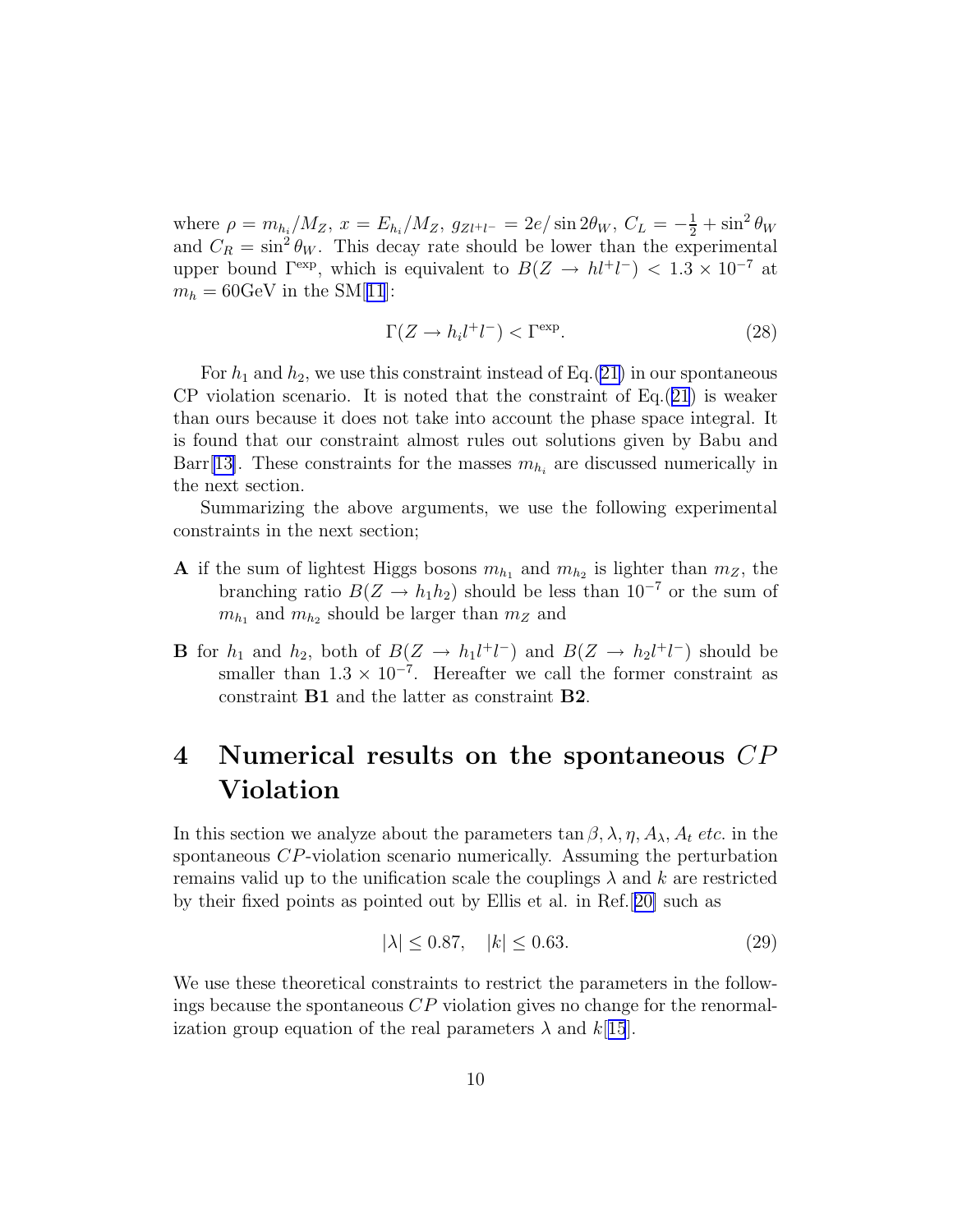<span id="page-11-0"></span>As mentioned in section 2, the minimization conditions Eqs.([10,11\)](#page-6-0) of Higgs potential determine the soft Higgs masses  $m_{H_1}, m_{H_2}, m_N$ , the phase  $\xi$ and  $N^3$  coupling constant k. The parameters  $\xi$  and k are given by

$$
D\sin\eta\cos\xi - (D\cos\eta + F)\sin\xi = 0
$$
\n(30)

and

$$
k = \frac{1}{\lambda \sin(\eta - \xi)} \left( \frac{1}{2v_1 v_2 x^2} \frac{\partial V_{1-\text{loop}}}{\partial \eta} - E \sin \eta \right),\tag{31}
$$

respectively, where the definition of  $D, E$  and F are followed by Ref.[\[13\]](#page-16-0) as

$$
D = \lambda k, \quad E = \frac{\lambda A_{\lambda}}{x}, \quad F = \frac{k A_{k} x}{3 v_{1} v_{2}}.
$$
 (32)

We use quark masses and the coupling constants as

$$
m_t = 174 \text{GeV}, \quad m_b = 4.2 \text{GeV}, \quad g_1 = 0.357,
$$
  
\n
$$
g_2 = 0.625, \quad h_t = 174.0/v_2, \quad h_b = 4.2/v_1.
$$
\n(33)

The parameters  $A_t$  and  $m_Q$  are given in order to satisfy the necessary condition not to break color symmetry in the squark sector[\[15](#page-17-0)][[20](#page-17-0)]. The remaining parameters  $A_b$ ,  $m_T$ ,  $m_B$  are fixed by the arguments of fixed point analyses with the assumption of GUT scale universality [[15](#page-17-0)] as

$$
A_b = 1.1A_t, \quad m_T = 0.95m_Q, \quad m_B = 0.98m_Q,\tag{34}
$$

where the renormalization point is taken as  $Q = 3.0 \text{TeV}$ . Under the above mentioned experimental constraints A and B we search the relevant parameter region. The allowed parameter ranges are rather narrow. In order to compare our result with the one given by Babu-Barr[[13](#page-16-0)], we show the following typical set of parameters, which satisfy constraints A and B, are

$$
\eta = 1.275, \quad \tan \beta = 1.0, \quad \lambda = 0.16, \quad A_k = 2.9v, A_{\lambda}/A_k = 0.8
$$
  

$$
x = 3.8v, \quad A_T = 1 \text{TeV}, \quad m_Q = 3 \text{TeV}, \quad (35)
$$

where the parameter k takes the value  $-0.612$ . In this case the Higgs masses are obtained as

$$
m_{h_1} = 35.8 \text{GeV}, \quad m_{h_2} = 57.0 \text{GeV}, \quad m_{h_3} = 177 \text{GeV}, \quad (36)
$$
  

$$
m_{h_4} = 671 \text{GeV}, \quad m_{h_5} = 785 \text{GeV}.
$$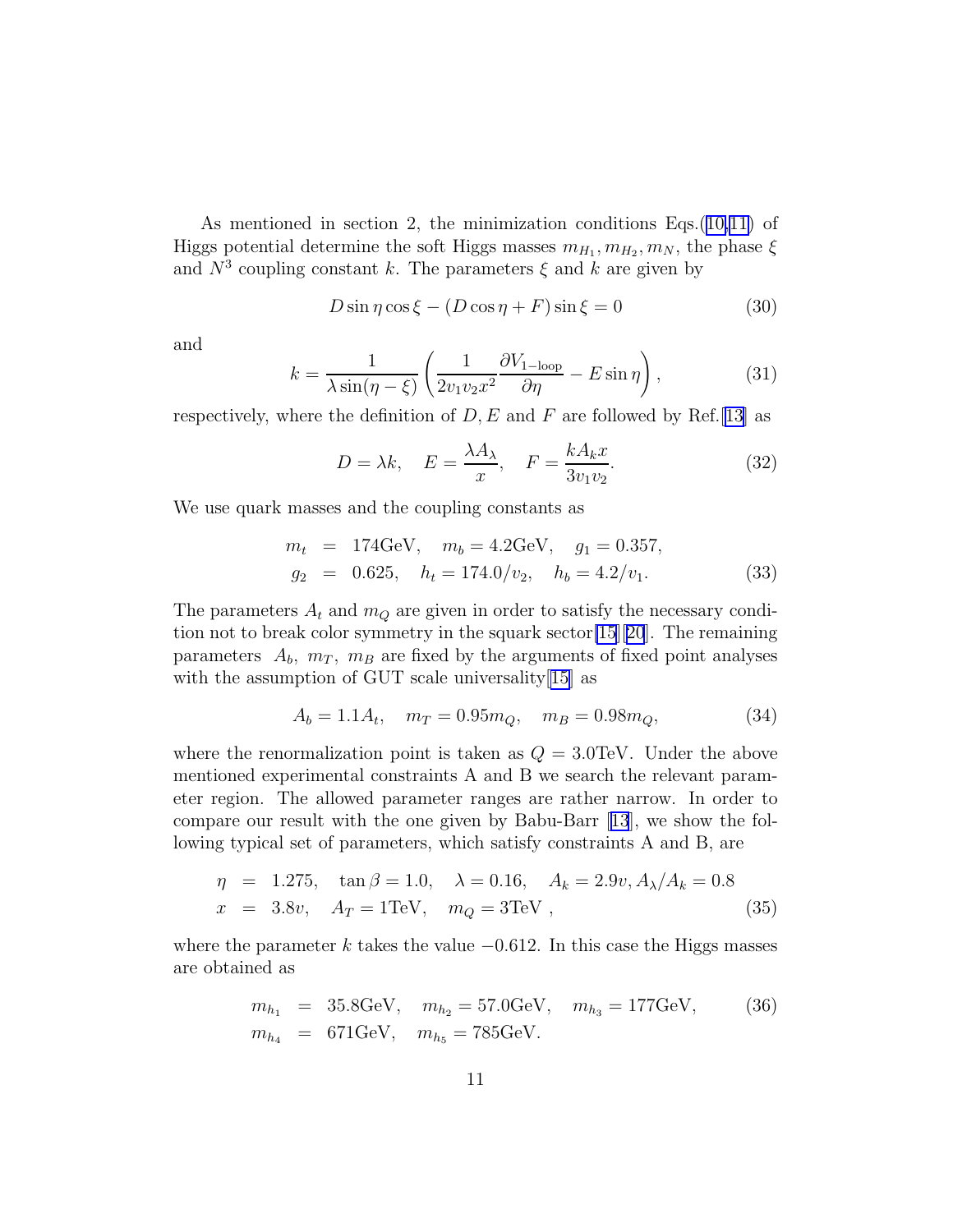The constraint B is much severer than the constraint (ii) which Babu-Barr used[[13](#page-16-0)]. The allowed regions obtained by Babu-Barr are almost excluded if we use constraint B. For example, if  $\eta$  is shifted with only  $\pm 0.01$ , the solution does not satisfy the constraint B. Then, one should shift  $\lambda$  with  $\pm 0.05$  in order to get allowed solution. Thus, the allowed parameter set is very restrictive in contrast with the result given by Babu-Barr[\[13\]](#page-16-0). We will show the results of other parameter dependence later.

For the case of parameters in Eq.([35](#page-11-0)), the components of each Higgs boson are given as

$$
\begin{pmatrix} h_1 \\ h_2 \\ h_3 \\ h_4 \\ h_5 \end{pmatrix} = \begin{pmatrix} 0.255 & 0.058 & 0.965 & 0.012 & 0.028 \\ 0.950 & 0.167 & -0.262 & 0.002 & 0.037 \\ -0.177 & 0.984 & -0.013 & -0.003 & 0.031 \\ 0.005 & 0.005 & 0.025 & 0.999 & -0.031 \\ -0.037 & -0.038 & -0.016 & 0.032 & 0.998 \end{pmatrix} \begin{pmatrix} S_1 \\ S_2 \\ A \\ X \\ Y \end{pmatrix}, (37)
$$

where  $(1,1)$ ,  $(1,2)$ ,  $(2,1)$  and  $(2,2)$  components are same signs. Since the two terms in the r.h.s. of Eq.([26\)](#page-9-0) are additive, the coupling constants  $g_{ZZh_1}$  and  $g_{ZZh_2}$  are not remarkably reduced. This situation is different from that in the MSSM, where couplings are somewhat reduced. Thus, the constraint B for the NMSSM is severer than the one for the MSSM. It is remarked that the lightest Higgs state mainly consists of pseudoscalar component A as shown in Eq.(37).

In figure 1 we give the cross section for  $e^-e^+ \to h_1h_2$  from the threshold to  $\sqrt{s}/2=200 \text{GeV}$  and at the energy of LEP1.5 the production cross section is about 0.8pb in the case of Eq.(37).

For the charged Higgs boson, its squared mass is given by taking the coefficient of the twice derivative of  $V = V_F + V_D + V_{\text{soft}} + V_{1-\text{loop}}$  by  $H^-$  and  $H^+$  using Eqs.(3[,6,7](#page-4-0)), where the physical charged Higgs is defined as

$$
h^{+} \equiv \cos\beta H_2^{+} - \sin\beta H_1^{-}.
$$
 (38)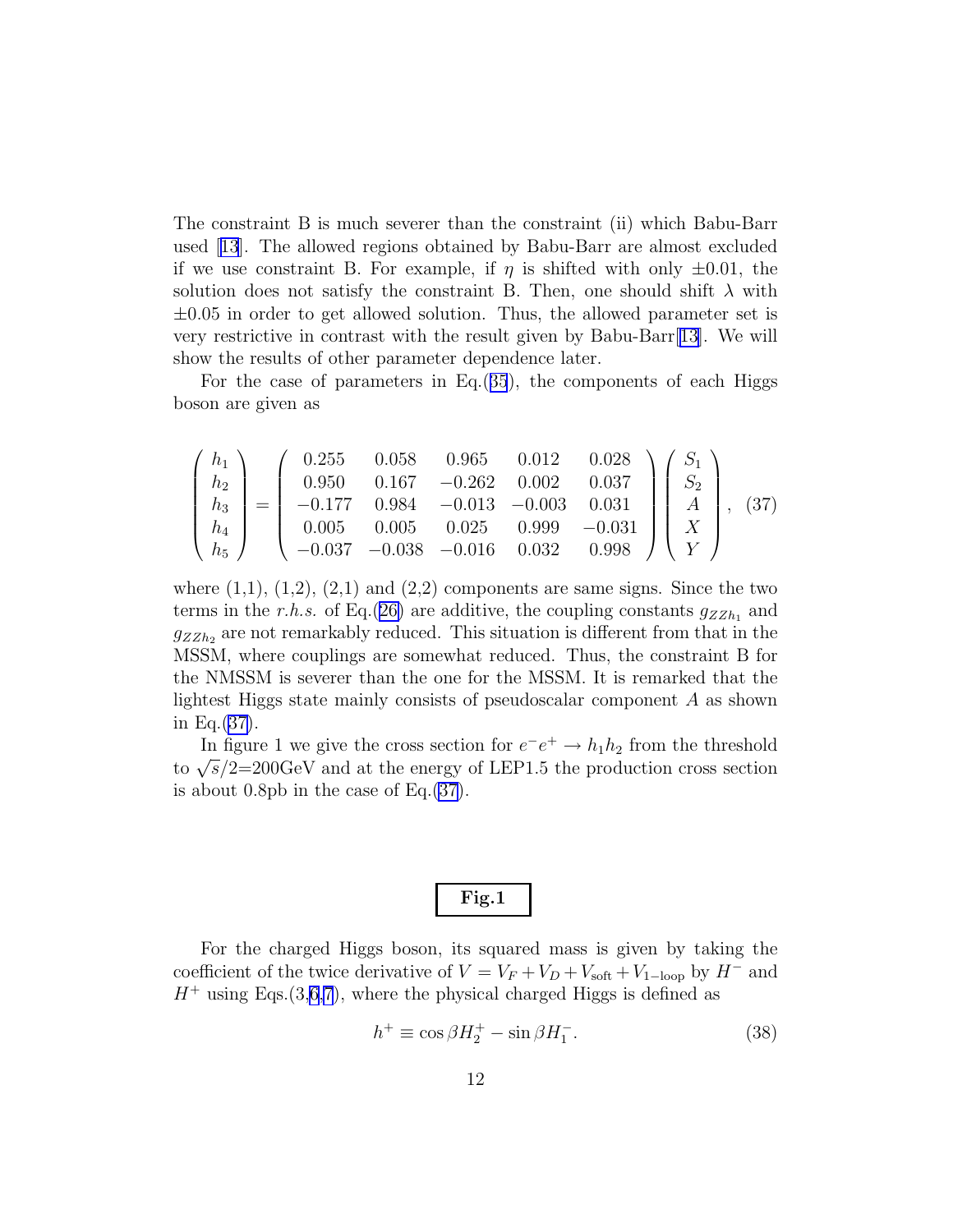The numerical results for the parameters in Eq.[\(35](#page-11-0)) are

$$
m_{h^{\pm}} = 721 \text{GeV},\tag{39}
$$

which depends crucially on the squark mass  $m_Q$ . We show the  $m_Q$  dependence of the charged Higgs mass in figure 2, in which other parameters are fixed as in Eq.[\(35\)](#page-11-0). The upper bound of  $m_Q$  is given by  $|k| < 0.63$  in Eq.[\(29](#page-10-0)) and lower bound by constraint B. Thus,  $m_Q$  should be larger than 3TeV. The predicted charged Higgs mass is too large to detect this boson at LEP2 and this mass becomes free from the constraints of  $b \to s\gamma$  experiment [\[22](#page-17-0)].

### Fig.2

It is noticed that the sum of two masses is almost constant around 93GeV even if the other parameter set which fulfills the constraints A and B is taken. Therefore, these two Higgs bosons will be observed at LEP2 experiment in the near future. In the present study we obtain rather lighter Higgs masses compared to the case without spontaneous  $\mathbb{CP}$  violation in the NMSSM[\[20](#page-17-0)][[21](#page-17-0)]. This circumstances are understood by the Georgi-Pais theorem for the radiative symmetry breaking phenomena[[10\]](#page-16-0). It is also noted that the two lower Higgs masses are almost independent of the parameter x, where other parameters are fixed as in Eq.([35](#page-11-0)).

It may be useful to comment on the value of  $\tan \beta$ . There is no solution for the spontaneous  $\mathbb{CP}$  violation in the range of tan  $\beta > 1$  through the numerical analyses. In case of the MSSM, the arguments on electroweak symmetry breaking and the top Yukawa coupling lead to the allowed ranges for tan  $\beta$  as  $1.0 \leq \tan \beta \leq 1.4$ [[29\]](#page-18-0) although the large top quark mass does not prefer tan  $\beta \simeq 1$  in the RGE analyses of the Yukawa couplings. If tan  $\beta = 1$ is completely ruled out in SUSY, our scenario could not be realized for the  $\mathbb{CP}$  violation. Thus, the value of tan  $\beta$  is the critical quantity for our scheme.

So we investigate the available  $x$  region being consistent with the current experimental constraints A and B, where the parameter  $A_{\lambda}$  and  $A_t$  are freely adjusted with the fixed value of  $\tan \beta = 1$ . It is found that the solutions exist for  $x \geq 2v$  and we show the typical solution for  $x = 20v$  as an example of large x case for the comparison of the relatively small x case Eq.([35\)](#page-11-0).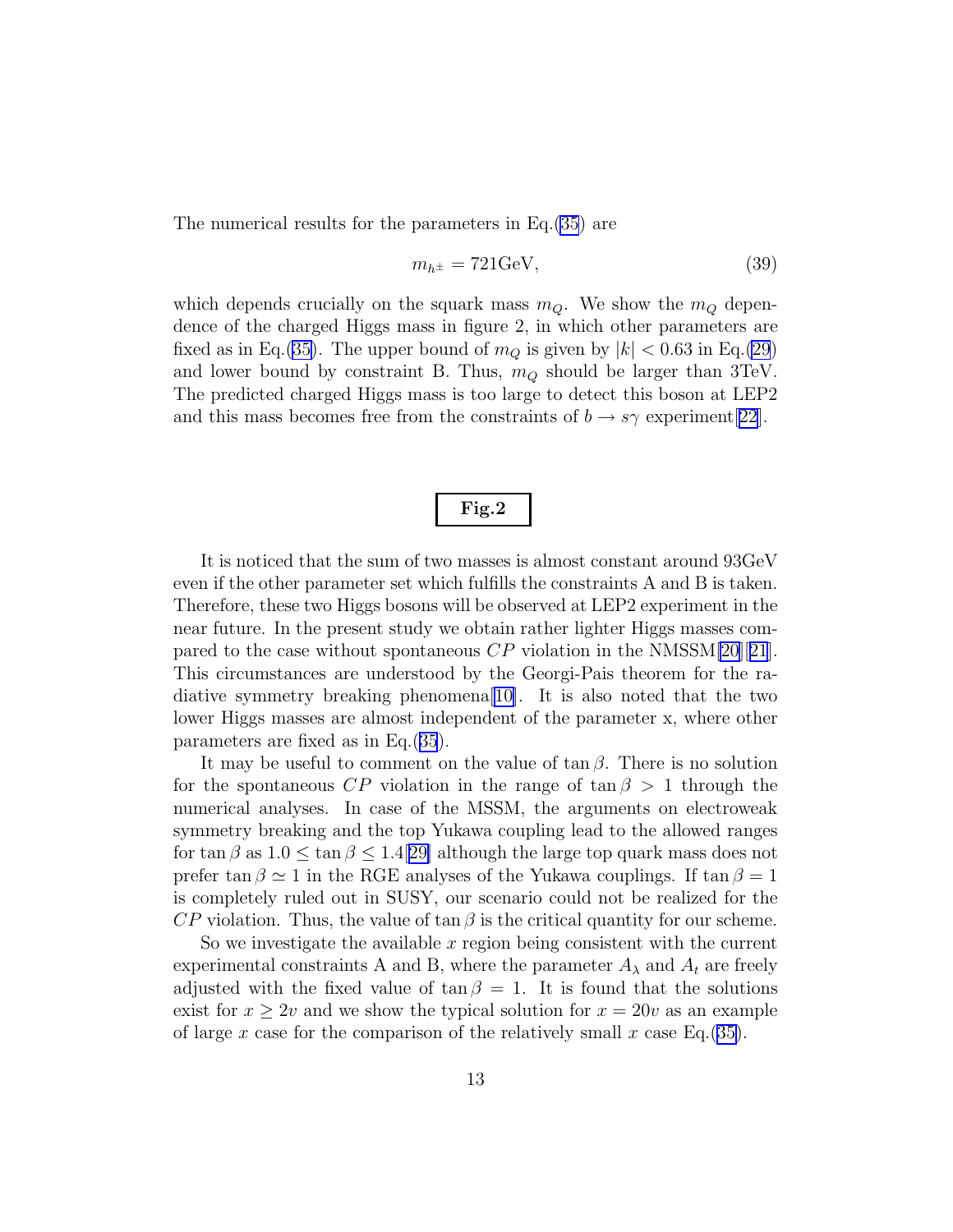$$
\eta = 1.3, \quad \tan \beta = 1.0, \quad \lambda = 0.16, \quad A_k = 16v, \quad A_\lambda = 12.5v
$$
  

$$
x = 20v, \quad A_T = 1 \text{TeV}, \quad m_Q = 3 \text{TeV} \,. \tag{40}
$$

In this case the Higgs masses are obtained as

$$
m_{h_1} = 35.9 \text{GeV}, \quad m_{h_2} = 57.2 \text{GeV}, \quad m_{h_3} = 177 \text{GeV}, \quad (41)
$$
  

$$
m_{h_4} = 3584 \text{GeV}, \quad m_{h_5} = 4261 \text{GeV}.
$$

The charged Higgs masses is 721GeV, which is not changed as far as  $m_Q =$ 3TeV is fixed.

The allowed region of  $A_t - x$  plane is shown in figure 4, in which the inside region of the triangle is allowed. It is emphasized that  $A_t = 0$  is not allowed. In other words, the full radiative correction at one loop level, which Babu-Barr did not take into consideration, is significant to study spontaneous CP violation in the NMSSM.

$$
Fig.3
$$

In Ref. [[13](#page-16-0)], they analyzed the spontaneous CP violation and obtained the region of  $\lambda$  versus cos  $\eta$ . The available region of  $\lambda$  and cos  $\eta$  is not so similar to our results as mentioned above. This shows that the constraint B is also important as well as the full radiative correction at one loop level.

Without spontaneous CP violation the Higgs masses and other parameters in the NMSSM are widely analyzed by many authors[\[21\]](#page-17-0). It is well known that the NMSSM with radiative correction yields the heavier mass for the lightest CP even scalar to be around 130GeV independently on the top quark mass as shown by Elliot et al. in Ref.[\[21\]](#page-17-0).

## 5 Summary and Discussion

We have studied the spontaneous  $\mathbb{CP}$  violation in the NMSSM by including the full one-loop radiative effects into the Higgs potential. The parameter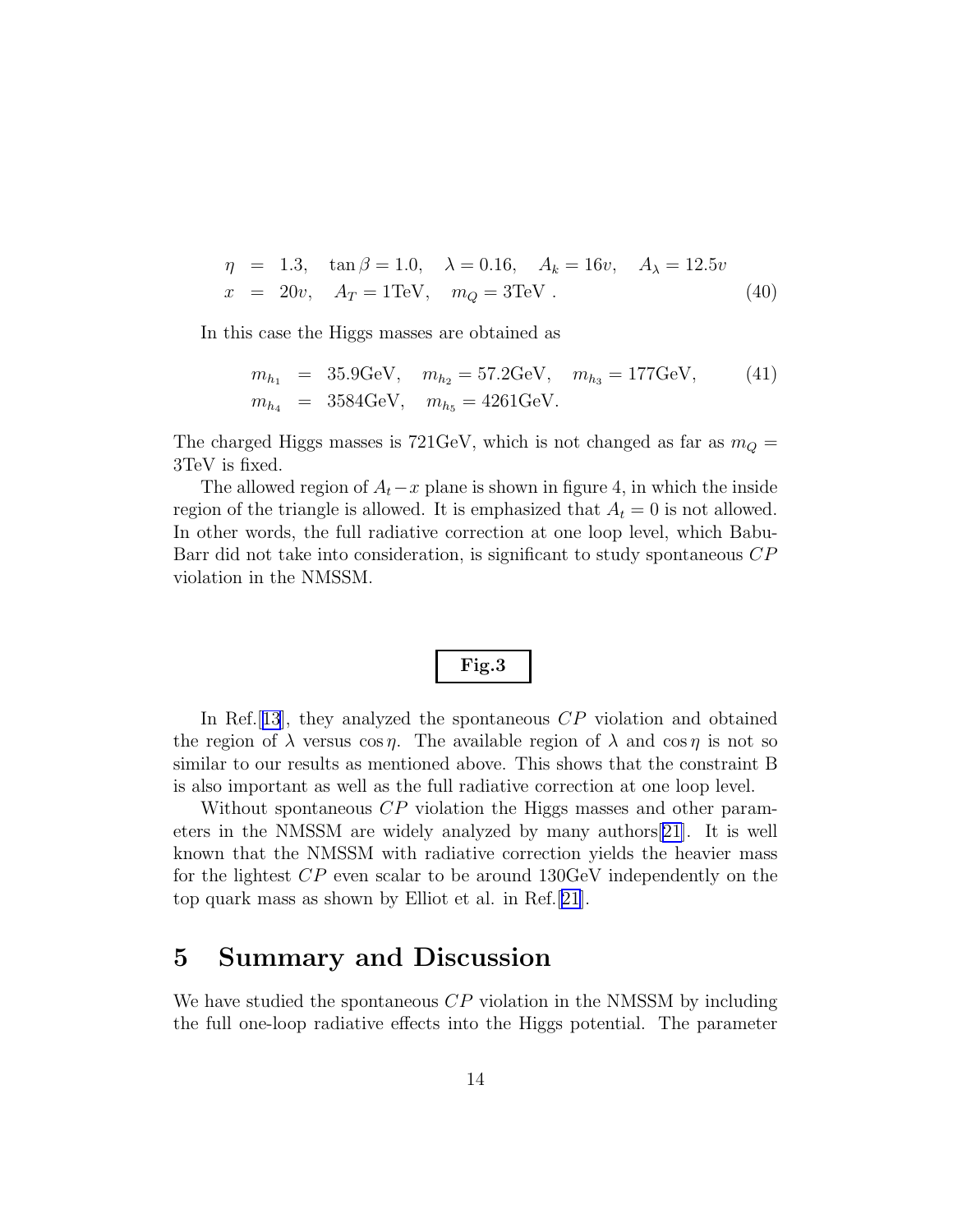region being compatible with the current lower bounds for Higgs masses has been¸analyzed.

The experimental upper bound  $B(Z \to h l^+ l^-)$  gives the very severe constraints on the solution of spontaneous  $\mathbb{CP}$  violation. The available region of parameters are very narrow. We have obtained the large spontaneous  $\mathbb{CP}$ violation as  $\eta \simeq 1.3$ . The solution only exists around  $\tan \beta \simeq 1.0$  and in the vicinity of 0.16 for the coupling  $\lambda$ .

The upper limit of the lightest neutral Higgs  $h_1$  is 36GeV for all available parameter regions. Also the total mass of the lightest  $h_1$  and the second lightest Higgs boson  $h_2$  is almost constant and around 93GeV. The charged Higgs mass is around 700GeV, which depends on  $m<sub>Q</sub>$ . The predicted charged Higgs mass is too large to detect this boson at LEP2 and this mass is free from the constraints of  $b \to s\gamma$  experiment.

However, if the experimental upper bound  $B(Z \to hl^+l^-)$  will be improved in factor 1.5, one has no more solution of spontaneous CP violation in the NMSSM.

Since CP violation in the Higgs sector does not occur in the MSSM without a gauge singlet Higgs field  $N$ ,  $CP$  violation is an important signal of the existence of the gauge singlet Higgs field. The lightest Higgs mass in the NMSSM without spontaneous  $CP$  violation could be larger than 130GeV and it is expected that the LEP2 experiment will give the solution on the possibility of spontaneous CP violation in the Higgs sector. In the present case of the Higgs sector, the analyses of the electron and the neutron EDM and the production and the decay of Higgs state mixed with scalar and pseudoscalar components will be given in the forthcoming paper.

#### Acknowledgments

This research is supported by the Grant-in-Aid for Scientific Research, Ministry of Education, Science and Culture, Japan(No.06640386, No.07640413).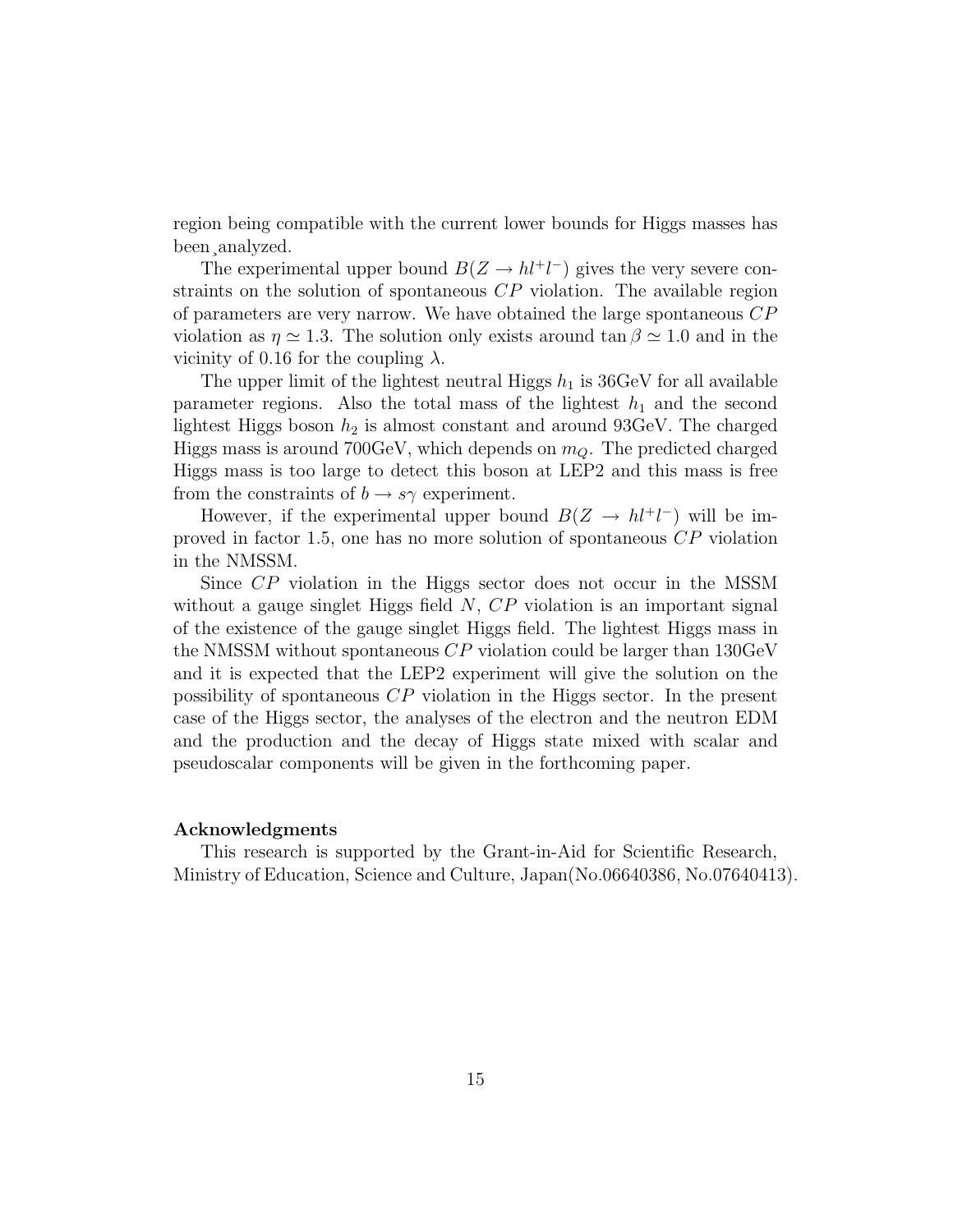## <span id="page-16-0"></span>References

- [1] M. Kobayashi and T. Maskawa, Prog. Theor. Phys. 49, 652(1973).
- [2] For a text of Higgs physics see J.F. Gunion, H. E. Haber, G. L. Kane, and S. Dawson, "Higgs Hunter's Guide", Addison-Wesley, Reading, MA(1990).
- [3] T. D. Lee, Phys. Rev. D8, 1226(1973).
- [4] G.C. Branco and M.N. Rebelo, Phys. Lett. 160B, 117(1985).
- [5] S. Weinberg, Phys. Rev. D42, 860(1990).
- [6] U. Amaldi, W. de Boer, and H. Fürstenau, Phys. Lett.  $260B$ ,  $447(1991)$ .
- [7] T. Hayashi, Y. Koide, M. Matsuda, and M. Tanimoto, Prog. Theor. Phys. 91(1994),915.
- [8] Y. Okada, M. Yamaguchi,and T. Yanagida, Prog. Theor. Phys. 85(1991),1; Phys. Lett.  $B262(1991)$ , 54. J. Ellis, G. Ridolfi, and F. Zwirner, Phys. Lett.B257(1991),83. H. Haber and R. Hempfling, Phys. Rev. Lett.66(1991),1815. R. Barbieri, M. Frigeni, and F. Caravaglios, Phys. Lett. B258(1991),167. A. Yamada, Phys. Lett.B263(1991),233. A. Brignole, J. Ellis, G. Ridolfi, and F. Zwirner, Phys. Lett. B271(1991), 123
- [9] N. Maekawa, Phys. Lett. B282 (1992), 387. A. Pomarol, Phys. Lett. B287 (1992), 331.
- [10] H. Georgi and A. Pais, Phys. Rev. D10 (1974), 1246.
- [11] Particle Data Group, M. Aguilar-Benitez et al., Phys. Rev. D50(1994), 1173
- [12] M. Matsuda and M. Tanimoto, Phys. Rev. D52(1995), 3100 .
- [13] K.S. Babu and S.M. Barr, Phys. Rev. D49 (1994), 2156.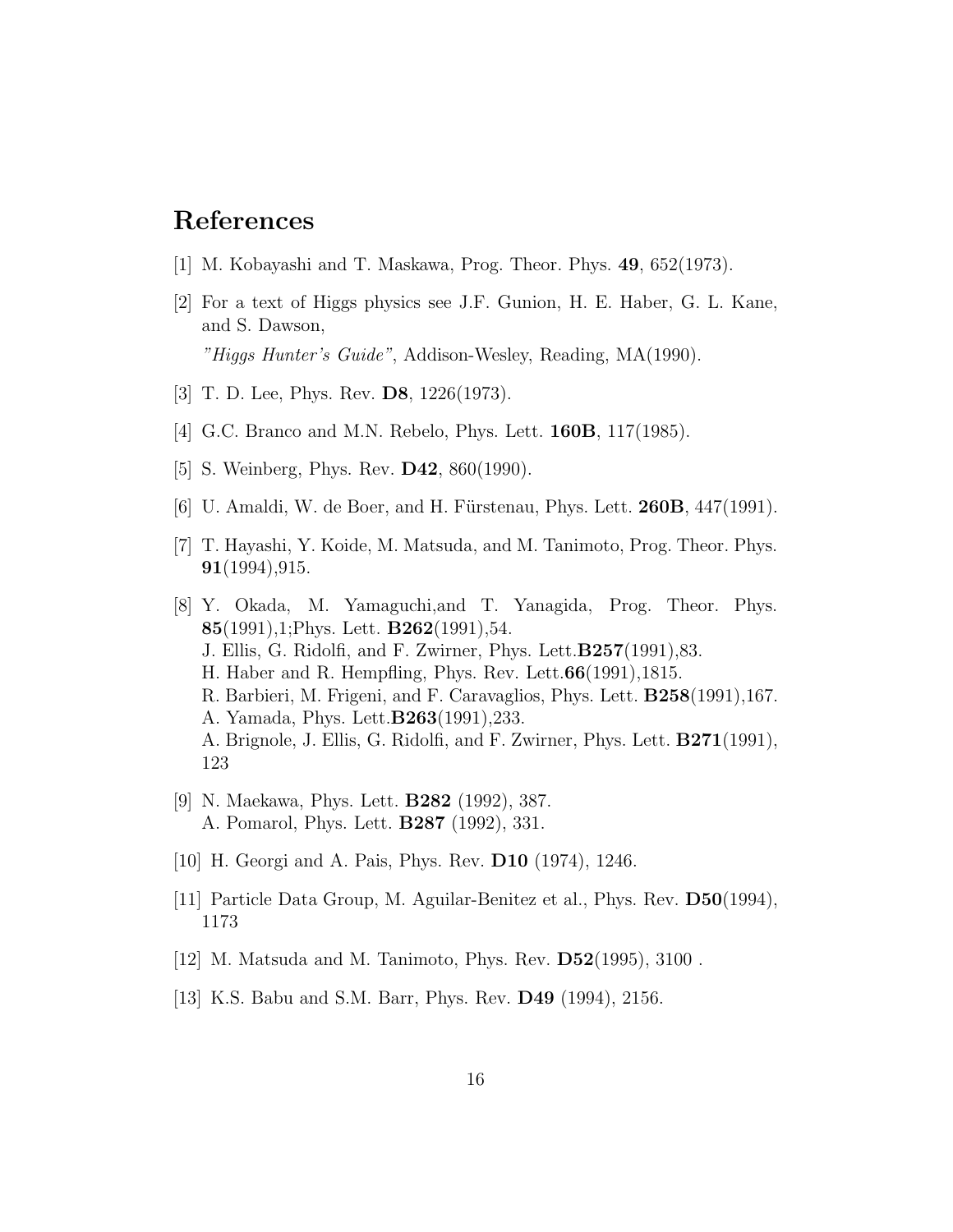- <span id="page-17-0"></span>[14] P. Fayet, Nucl. Phys. B90(1975), 104. R.K. Kaul and P. Majumdar, Nucl. Phys. B199(1982), 36. R. Barbieri, S. Ferrara and C.A. Sávoy, Phys. Lett. 119B(1982), 343. H.P. Nilles, M. Srednicki and D. Wyler,Phys. Lett. 120B(1983), 346. J.M. Frère, D.R.T. Jones and S. Raby,Nucl. Phys. B222(1983), 11.
- [15] J.P. Derendinger and C.A. Savoy, Nucl. Phys. **B237**(1984), 307.
- [16] H. P. Nilles, Phys. Rep. **C110** (1984), 1. P. Nath, R. Arnowitt and A. H. Chamseddine, "Applied N=1 supergravity, World Scientific, Singapole (1984), p48.
- [17] E. Cohen, J. Ellis, K. Enqvist and D. V. Nanopoulos, Phys. Lett. B165(1985),76. J. P. Derendinger, L. E. Ibanez and H. P. Nilles, Nucl. Phys. B267(1986), 365. P. Bonetruy, S. Dawson, I. Hinchliffe and M. Sher, Nucl. Phys. B273(1986), 501
- [18] F. Zwirner, Int. J. Mod. Phys. A3(1988) 49. N. Haba, C. Hattori, M. Matsuda, T. Matsuoka and D. Mochinaga, Phys. Lett. B337(1994), 63; Prog. Theor. Phys. 94 (1995),233; ibid 95 (1996), 191.
- [19] J. Ellis, J. S. Hagelin, S. Kelly and D. V. Nanopoulos, Nucl. Phys. B311(1988),1.
- [20] J. Ellis, J. F. Gunion, H. E. Haber, L. Roszkowski and F. Zwirner, Phys. Rev. D39(1989),844.
- [21] P. N. Pandita, Z. Phys. C59(1993), 575. F. Franke, H. Fraas and A. Bartl, Phys.Lett. B336(1994),415. T. Elliott, S. F. King and P. L. White, Phys. Rev. D49(1994),2435; Phys. Lett. **B314**(1993), 56;*ibid* **B351**(1995), 213. S. F. King , P. L. White, Phys. Rev. D52 (1995), 4183.
- [22] CLEO Collaboration (M.S. Alam et al.), Phys. Rev. Lett.74(1995),2885.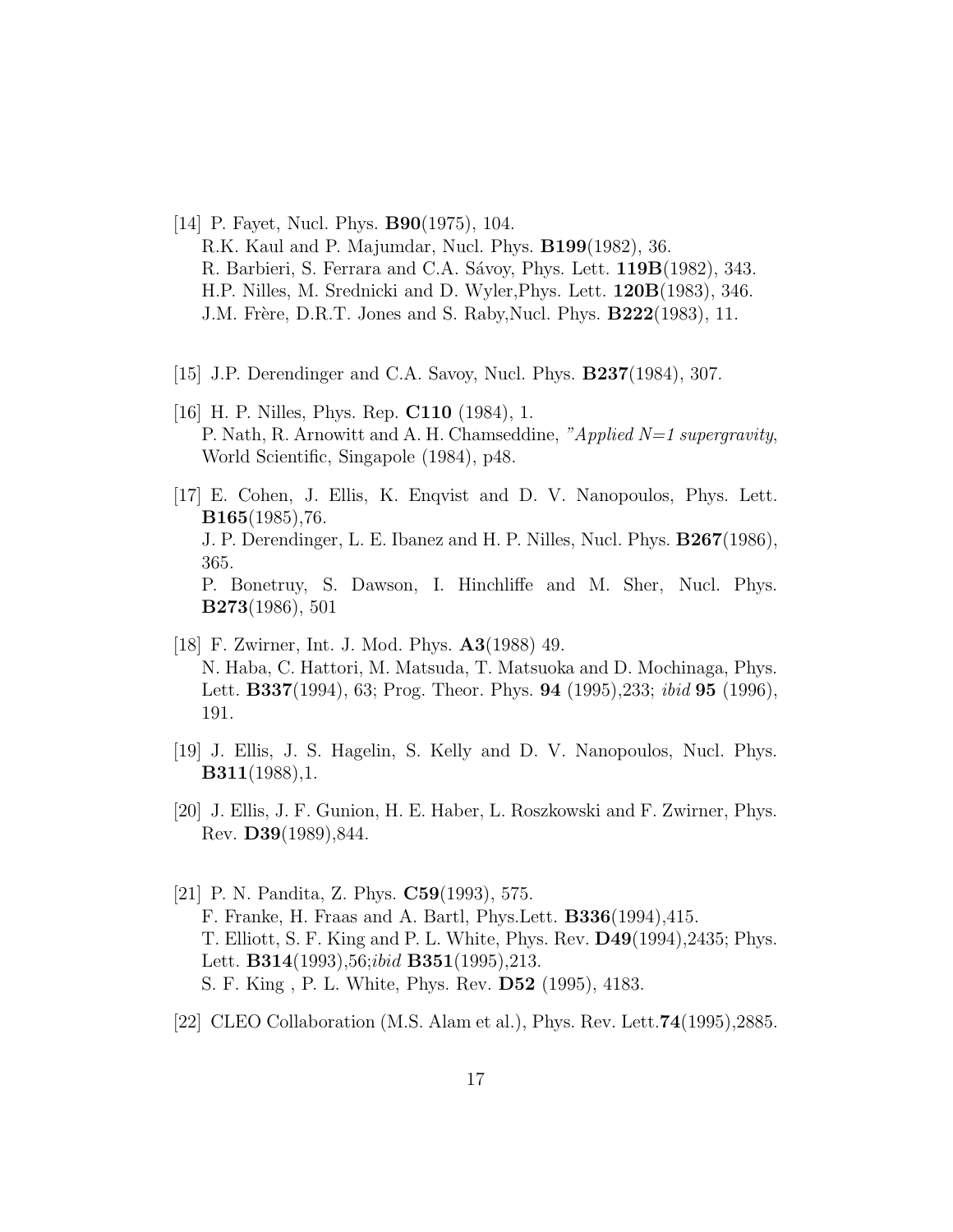- <span id="page-18-0"></span>[23] T. Goto and Y. Okada, Prog. Theor. Phys.94(1995),407.
- [24] T. Hayashi, M. Matsuda and M. Tanimoto, Prog. Theor. Phys.89(1993),1047.
- [25] S. A. Abel and P. L. White, Phys. Rev. D52(1995), 4371.
- [26] The possibility of explicit CP violation in the Higgs sector in the NMSSM is discussed in Ref.[[12\]](#page-16-0).
- [27] S. Coleman and E. Weinberg, Phys. Rev. D7 (1973), 1888; S. Weinberg, ibid. 7, (1973) 2887.
- [28] ALEPH Collaboration, D. Buskulic et al., Phys. Lett. B313(1993), 312.
- [29] V. A. Bednyakov, W. de Boer and S. G. Kovalenko, Report No. [hep](http://arXiv.org/abs/hep-ph/9406419)[ph/9406419,](http://arXiv.org/abs/hep-ph/9406419) June 1994(to be published).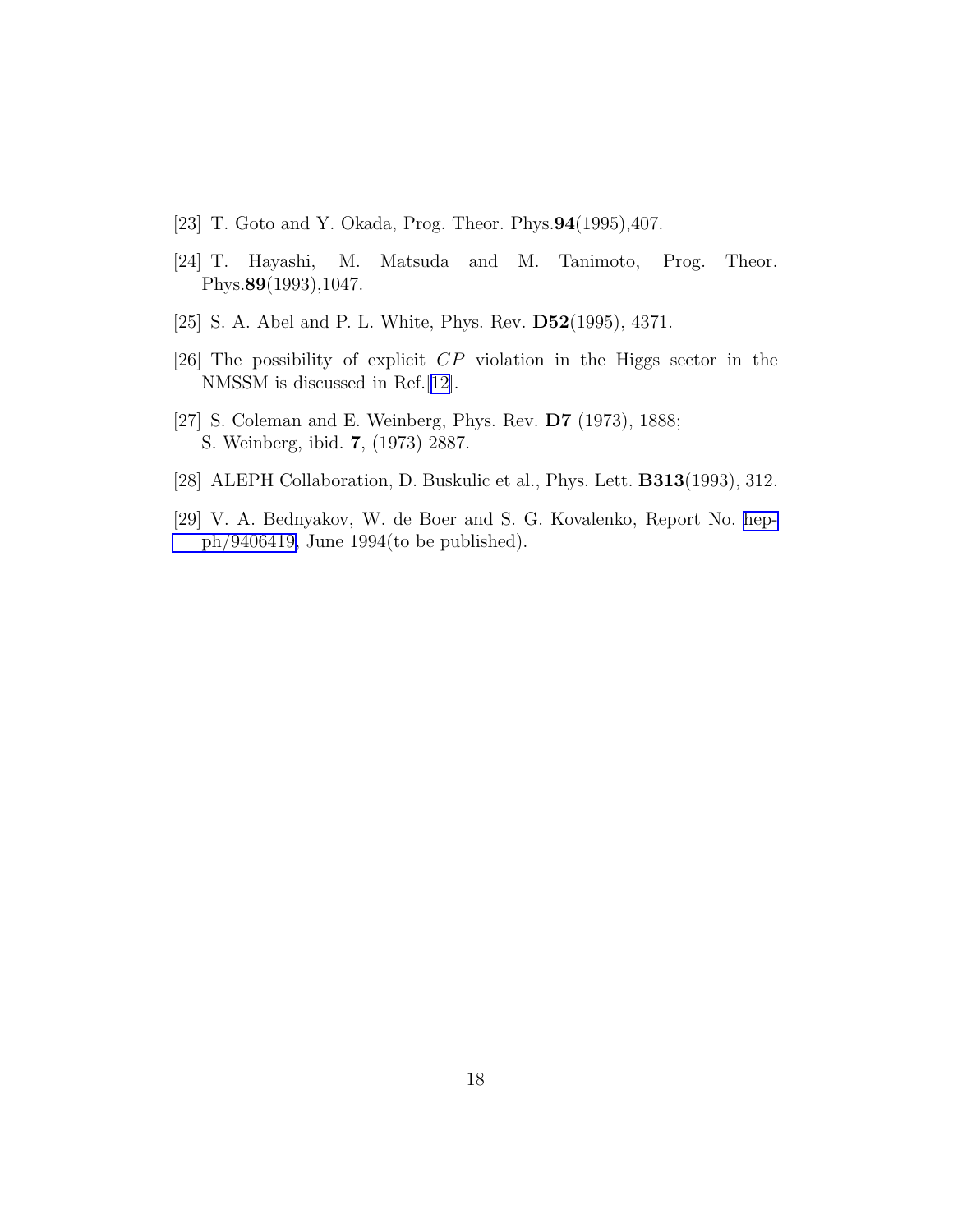#### Figure Captions

**Fig.1** The cross section of  $e^-e^+ \to h_1 + h_2$  versus  $\sqrt{s}/2$  in the case of the solution given in Eq.([35\)](#page-11-0).

**Fig.2** The  $m_Q$  dependence of the charged Higgs mass.

**Fig.3** The allowed region on  $A_t - x$  plane constrained by a constraint B1 (dashed line), a constraint B2(dotted line), a constraint A (dash-dotted line) and a constraint  $|k| < 0.63$  (solid line), where constraits are explained in section 3 of the text.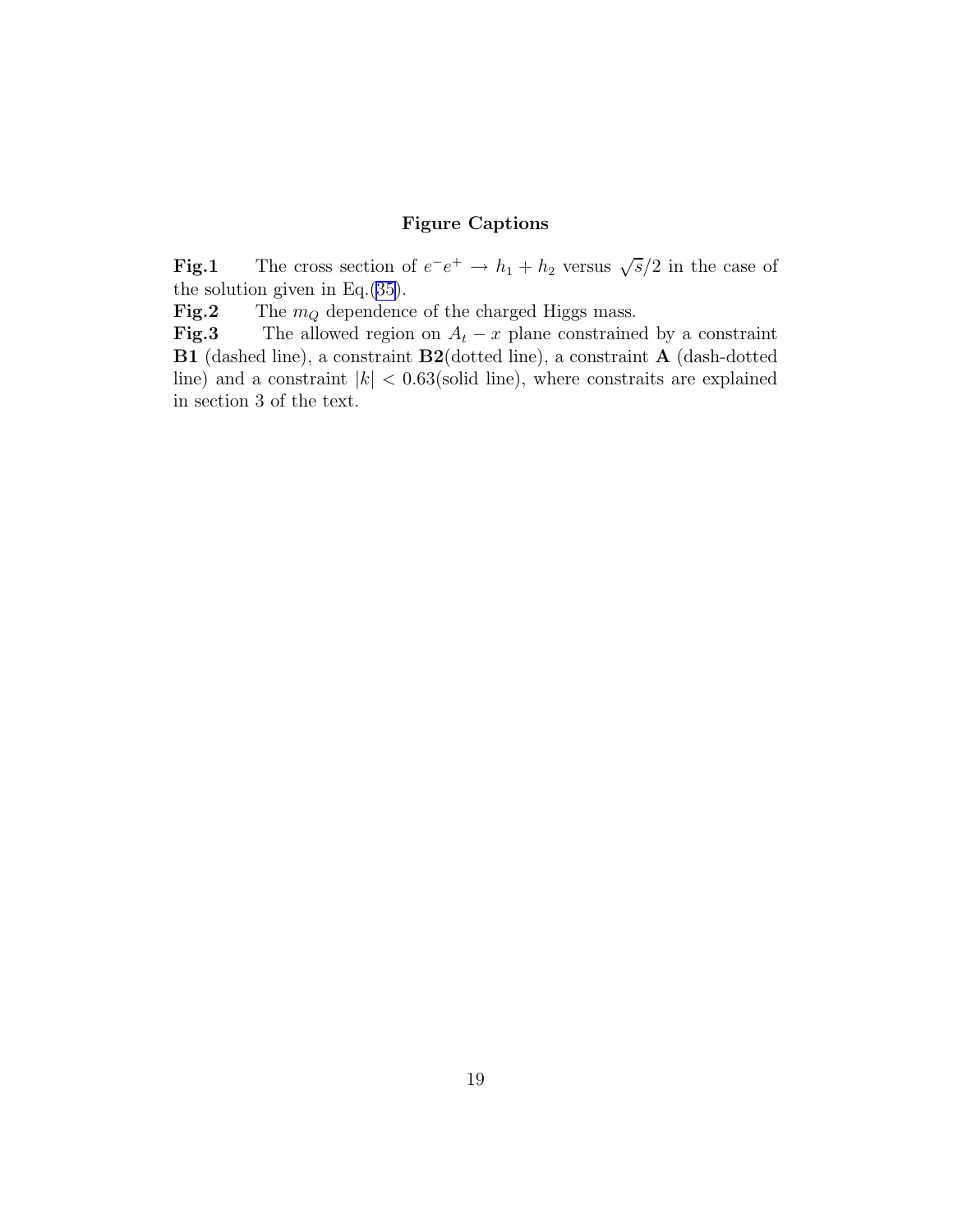

Fig.1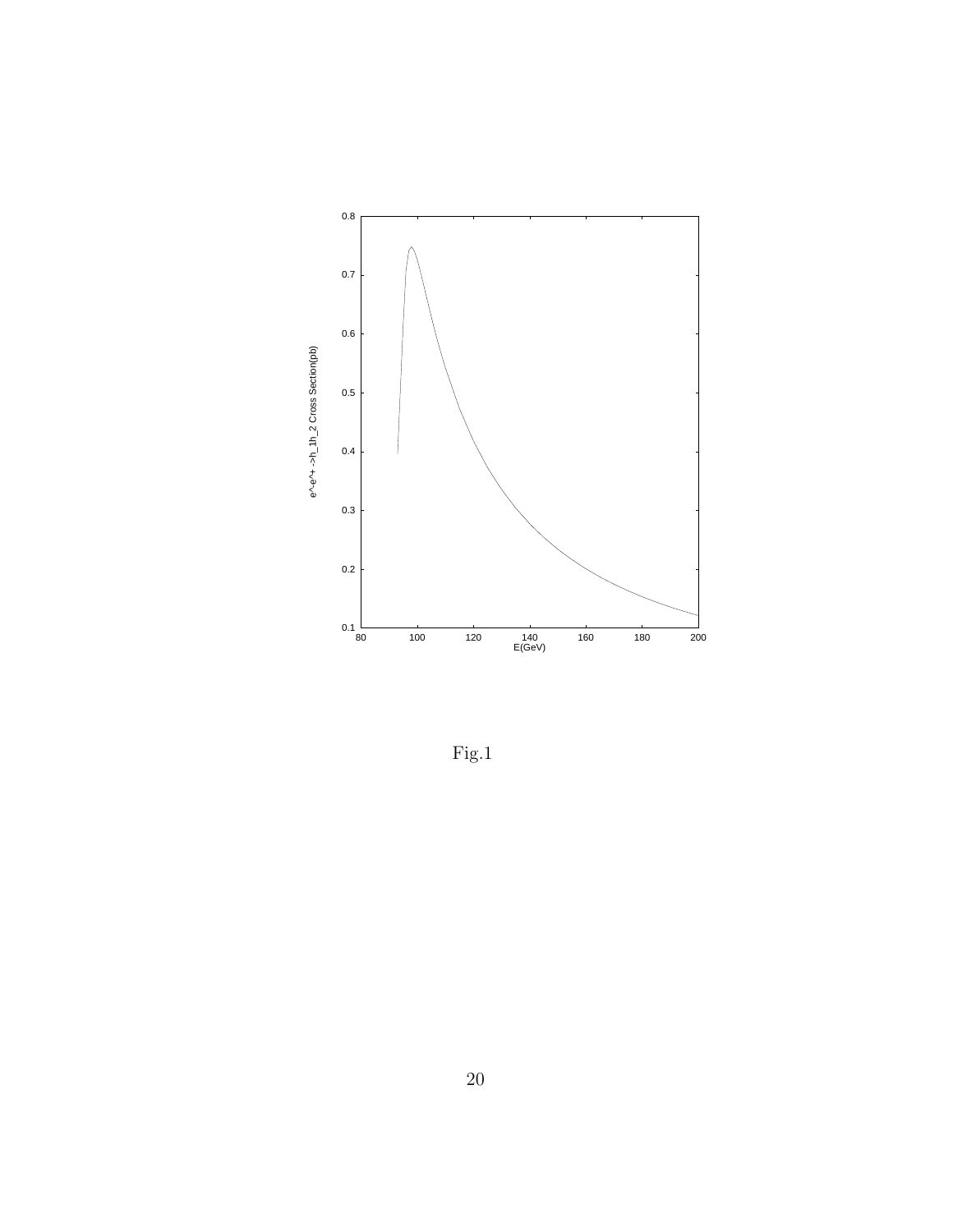

 ${\rm Fig.2}$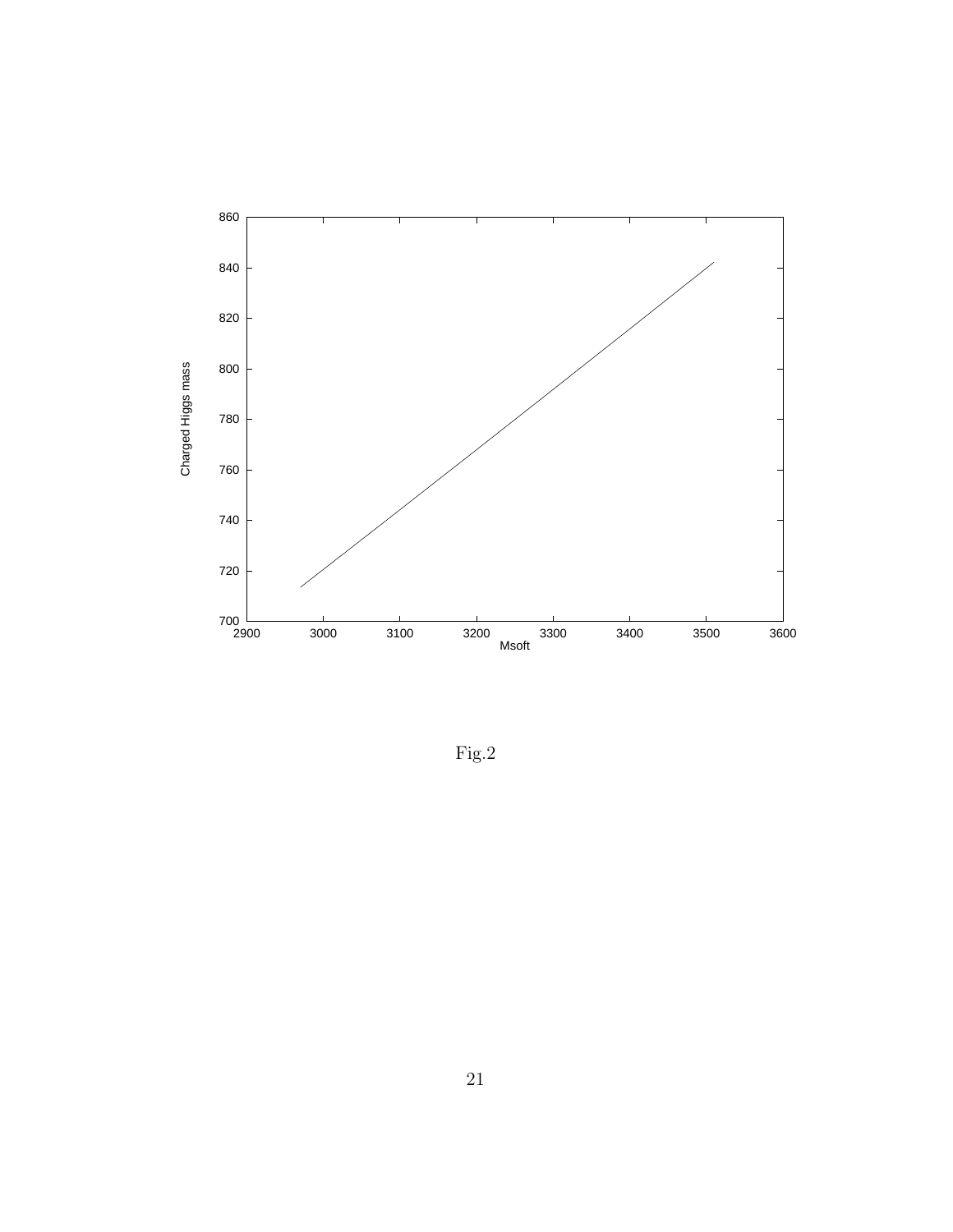

Fig.3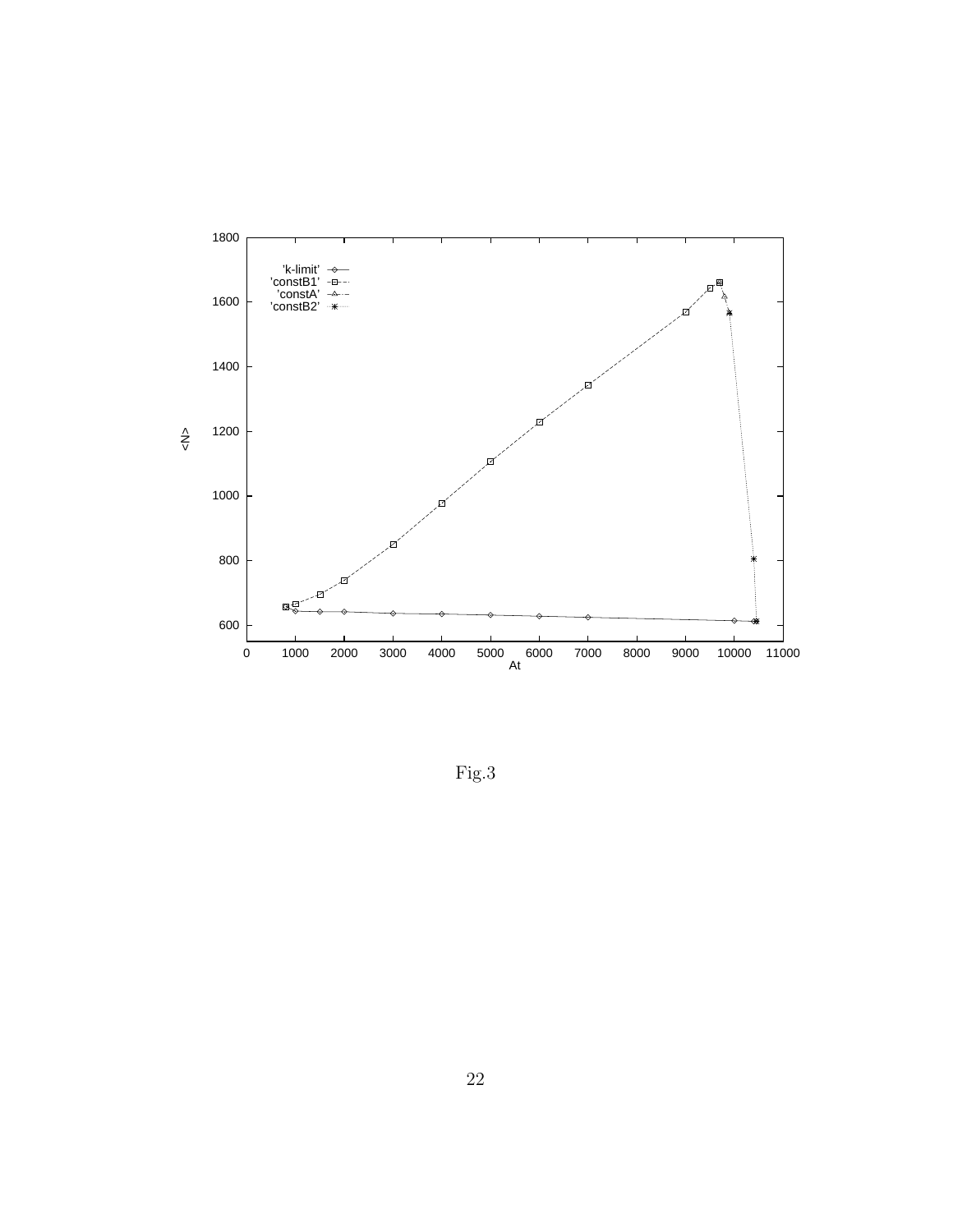This figure "fig1-1.png" is available in "png" format from:

<http://arXiv.org/ps/hep-ph/9512421v3>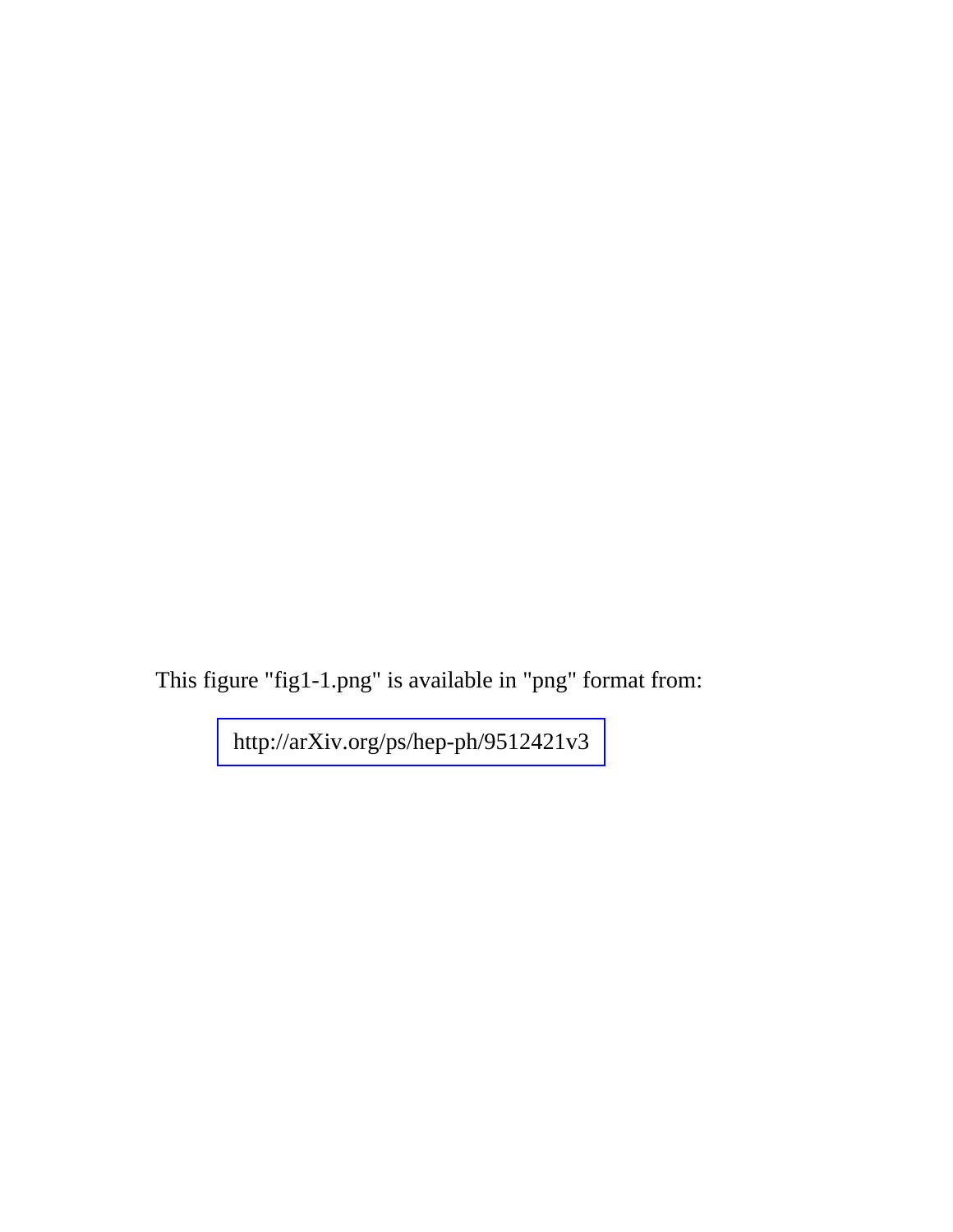This figure "fig1-2.png" is available in "png" format from:

<http://arXiv.org/ps/hep-ph/9512421v3>